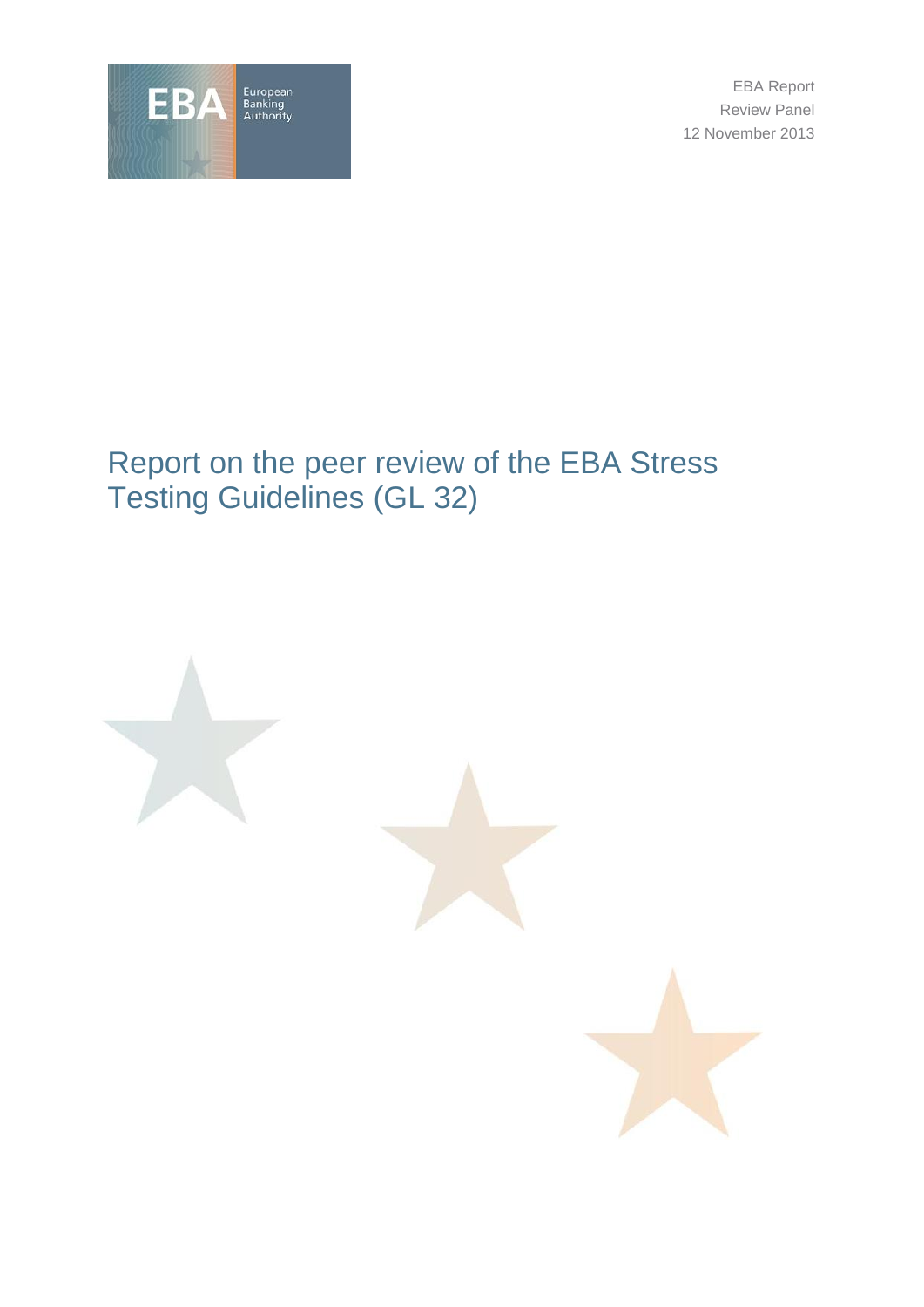# Report on the peer review of the EBA Stress Testing Guidelines (GL 32)

# Table of contents

| Abbreviations                                              |                                                                                        |                                                  |    |  |  |
|------------------------------------------------------------|----------------------------------------------------------------------------------------|--------------------------------------------------|----|--|--|
| <b>Executive summary</b>                                   |                                                                                        |                                                  |    |  |  |
| 1.                                                         | Introduction                                                                           |                                                  |    |  |  |
|                                                            | 1.1                                                                                    | Mandate                                          | 5  |  |  |
|                                                            | 1.2 <sub>1</sub>                                                                       | <b>EBA Regulation</b>                            | 6  |  |  |
|                                                            | 1.3                                                                                    | Methodology                                      | 7  |  |  |
| 2.                                                         | Key findings of the peer review                                                        |                                                  |    |  |  |
|                                                            | 2.1                                                                                    | Guideline 18                                     | 10 |  |  |
|                                                            | $2.2^{\circ}$                                                                          | Guideline 19                                     | 14 |  |  |
|                                                            | 2.3                                                                                    | Guideline 20                                     | 15 |  |  |
| 3.                                                         | Key findings of the assessment by each NCA (incl. country-specific<br>recommendations) |                                                  |    |  |  |
|                                                            | 3.1                                                                                    | NCA by NCA analysis                              | 18 |  |  |
|                                                            | 3.2                                                                                    | Analysis of resource and governance arrangements | 18 |  |  |
| 4.                                                         |                                                                                        | Specific findings from on-site visits<br>19      |    |  |  |
| 5.                                                         | Examples of good and best practice                                                     |                                                  |    |  |  |
|                                                            | 5.1                                                                                    | Practice identified across NCAs                  | 20 |  |  |
|                                                            | 5.2                                                                                    | Specific practice per topic                      | 22 |  |  |
| 6.                                                         | Conclusions and recommendations<br>28                                                  |                                                  |    |  |  |
| Annex I - Acronyms of national competent authorities<br>29 |                                                                                        |                                                  |    |  |  |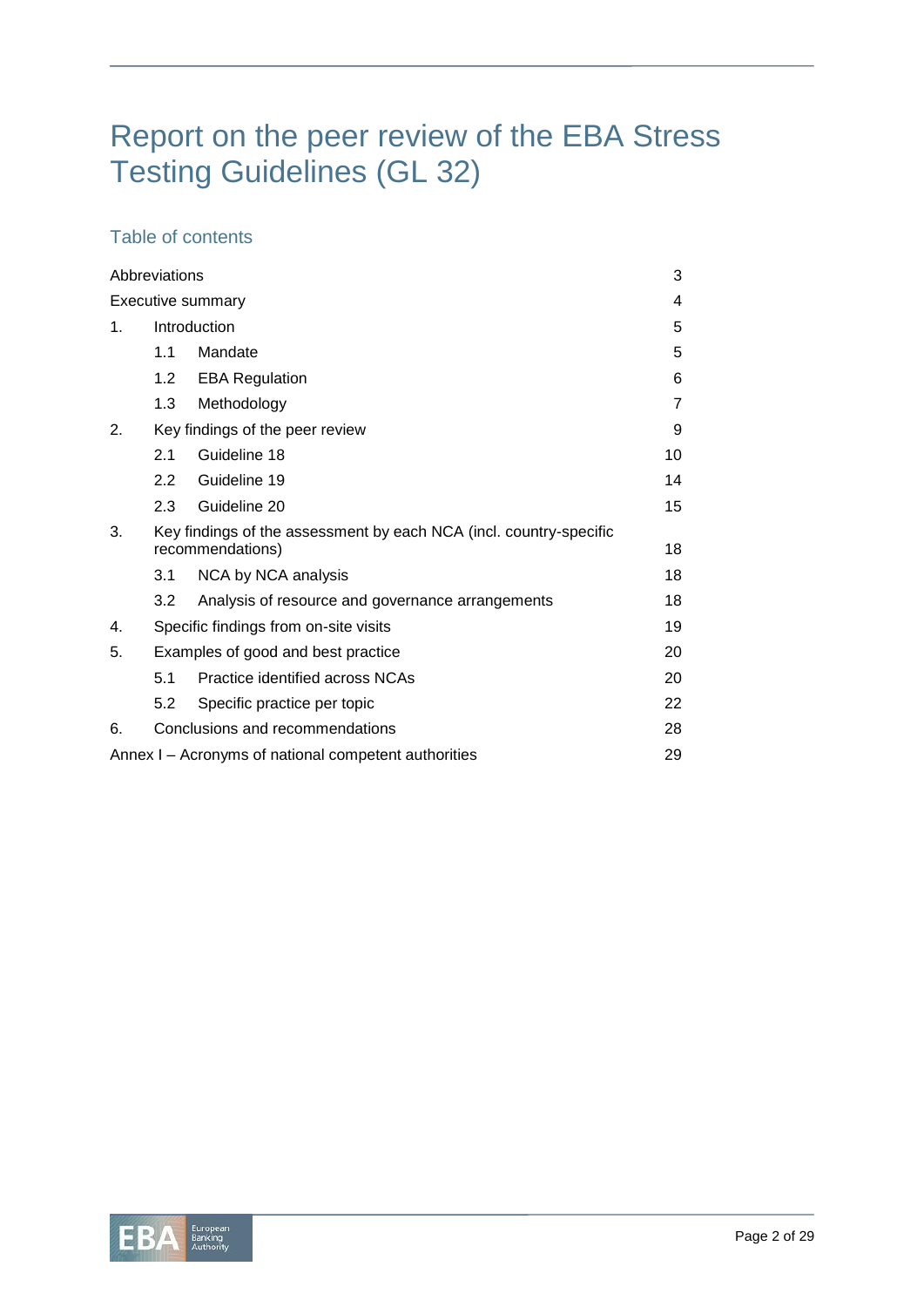# Abbreviations

| <b>BCBS</b>  | <b>Basel Committee on Banking Supervision</b>       |  |  |
|--------------|-----------------------------------------------------|--|--|
| <b>BoS</b>   | <b>Board of Supervisors</b>                         |  |  |
| <b>CEBS</b>  | <b>Committee of European Banking Supervisors</b>    |  |  |
| <b>CRD</b>   | <b>Capital Requirements Directive</b>               |  |  |
| <b>EBA</b>   | <b>European Banking Authority</b>                   |  |  |
| <b>EEA</b>   | European Economic Area                              |  |  |
| FA           | Fully applied                                       |  |  |
| <b>FTE</b>   | Full-time equivalent                                |  |  |
| <b>GDP</b>   | <b>Gross Domestic Product</b>                       |  |  |
| GL           | Guideline                                           |  |  |
| G-SIFI       | Global Systemically Important Financial Institution |  |  |
| <b>ICAAP</b> | <b>Internal Capital Adequacy Assessment Process</b> |  |  |
| <b>JRAD</b>  | Joint Risk Assessment and Decision                  |  |  |
| LA           | Largely applied                                     |  |  |
| <b>LCB</b>   | Large and Complex Banks                             |  |  |
| <b>MS</b>    | <b>Member State</b>                                 |  |  |
| N            | Not applied                                         |  |  |
| N/A          | Not applicable                                      |  |  |
| <b>NCA</b>   | <b>National Competent Authority</b>                 |  |  |
| <b>OB</b>    | <b>Other Banks</b>                                  |  |  |
| PA           | Partially applied                                   |  |  |
| SAQ          | Self-Assessment Questionnaire                       |  |  |
| <b>SREP</b>  | <b>Supervisory Review and Evaluation Process</b>    |  |  |

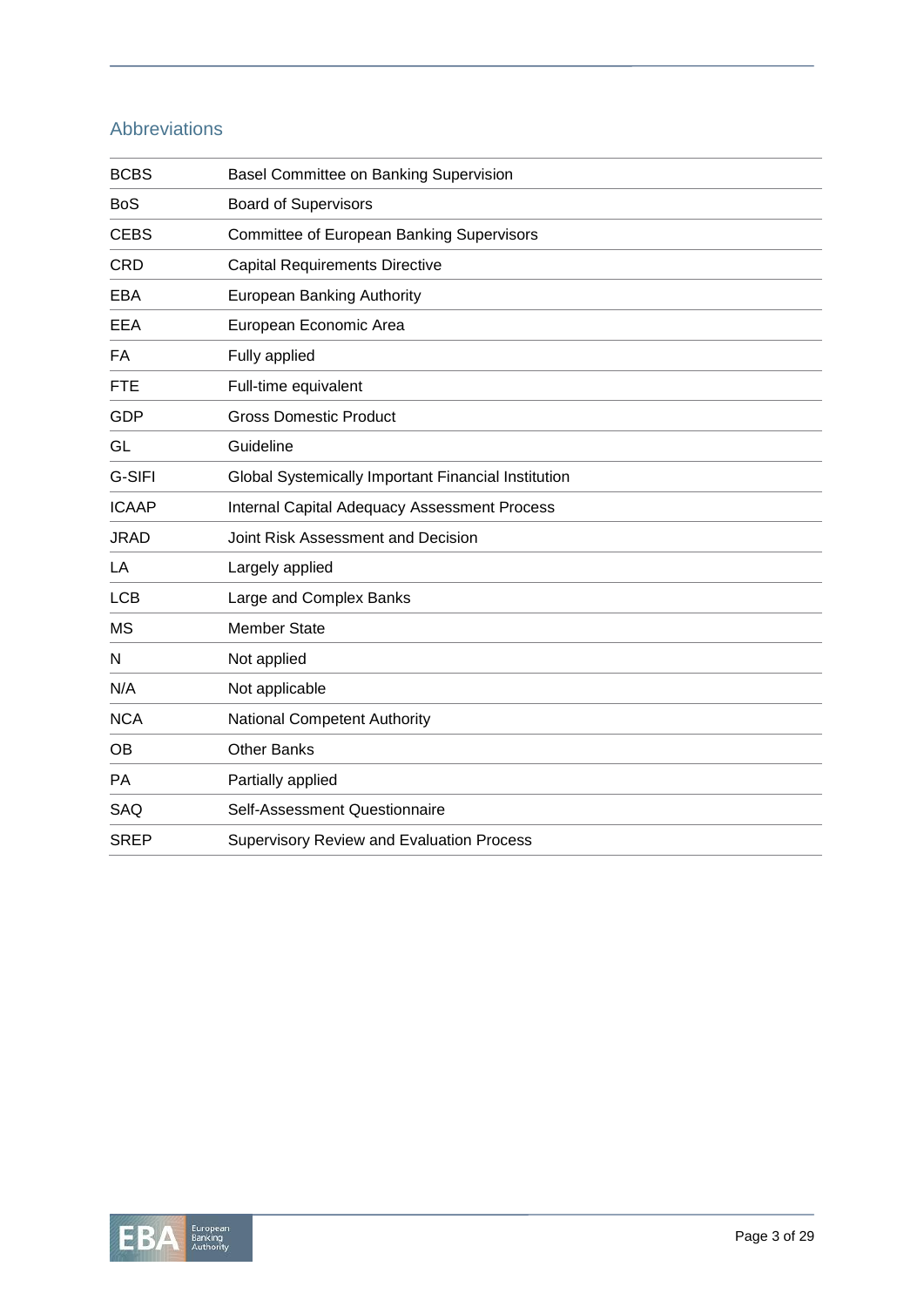# Executive summary

The EBA peer review by the EBA Board of Supervisors (BoS) on the implementation of Guidelines 18-20 from the Guidelines on Stress Testing (document known as GL 32)<sup>1</sup> shows that NCAs largely apply these guidelines. Of these three guidelines assessed, Guideline 19 has been implemented rather more than Guidelines 18 and 20, although differences in the degree of application are fairly small.

The EBA conducted six on-site visits based on the outcomes of the desk-based peer review of GL 32 to supplement its final assessment. The interview-based visits took place at NCA premises. The findings from the peer review and from the on-site visits are as follows:

- As far as NCAs' resource models are concerned, both centralised resources and dispersed resource models have benefits. Irrespective of the model however, dedicated stress testing technical experts should be involved.
- NCAs should clearly document their implementation policy for GL 32 in one place. It was noted that stress test instructions at a national level are generally spread over various supervisory manuals at the moment, and not located in one place.
- NCAs often focus on the (few) largest banks in their jurisdiction, and devote far less attention to other banks. Different interpretations of proportionality are applied, such as coverage of total assets rather than asset quantity or specific characteristics of banks.
- The incorporation of stress testing into the SREP and the joint decision process is handled differently across NCAs.
- Of those NCAs where an on-site visit was conducted, many did a substantial amount of work on top-down stress testing, from both a micro- and macro-prudential perspective.
- Very few NCAs require reverse stress testing, and for those that do carry it out, this is often as part of recovery and resolution planning, which, although useful, serves a different purpose.

In its peer review, the EBA assessed the resources committed by NCAs to the review of institutions' stress testing programmes. For most NCAs, the review of stress testing programmes is not done by a separate and quantifiable function but is an integrated part of their on-going supervision of credit institutions. Nonetheless, some NCAs do have dedicated specialist functions in their authorities that perform the supervisory review in collaboration with line managers. A number of NCAs perform various supervisory stress tests (both in a bottom-up or top-down fashion) in addition to the ongoing supervisory review of institutions' ICAAP.

In terms of best practice, it helped NCAs where the GL 32 were reflected in national legislation or communicated directly to banks. Various examples of best practice were identified:

<sup>1</sup> The Guidelines on Stress Testing were published by the CEBS on 26 August 2010 and are available at: [http://www.eba.europa.eu/documents/10180/16094/ST\\_Guidelines.pdf.](http://www.eba.europa.eu/documents/10180/16094/ST_Guidelines.pdf)



 $\overline{a}$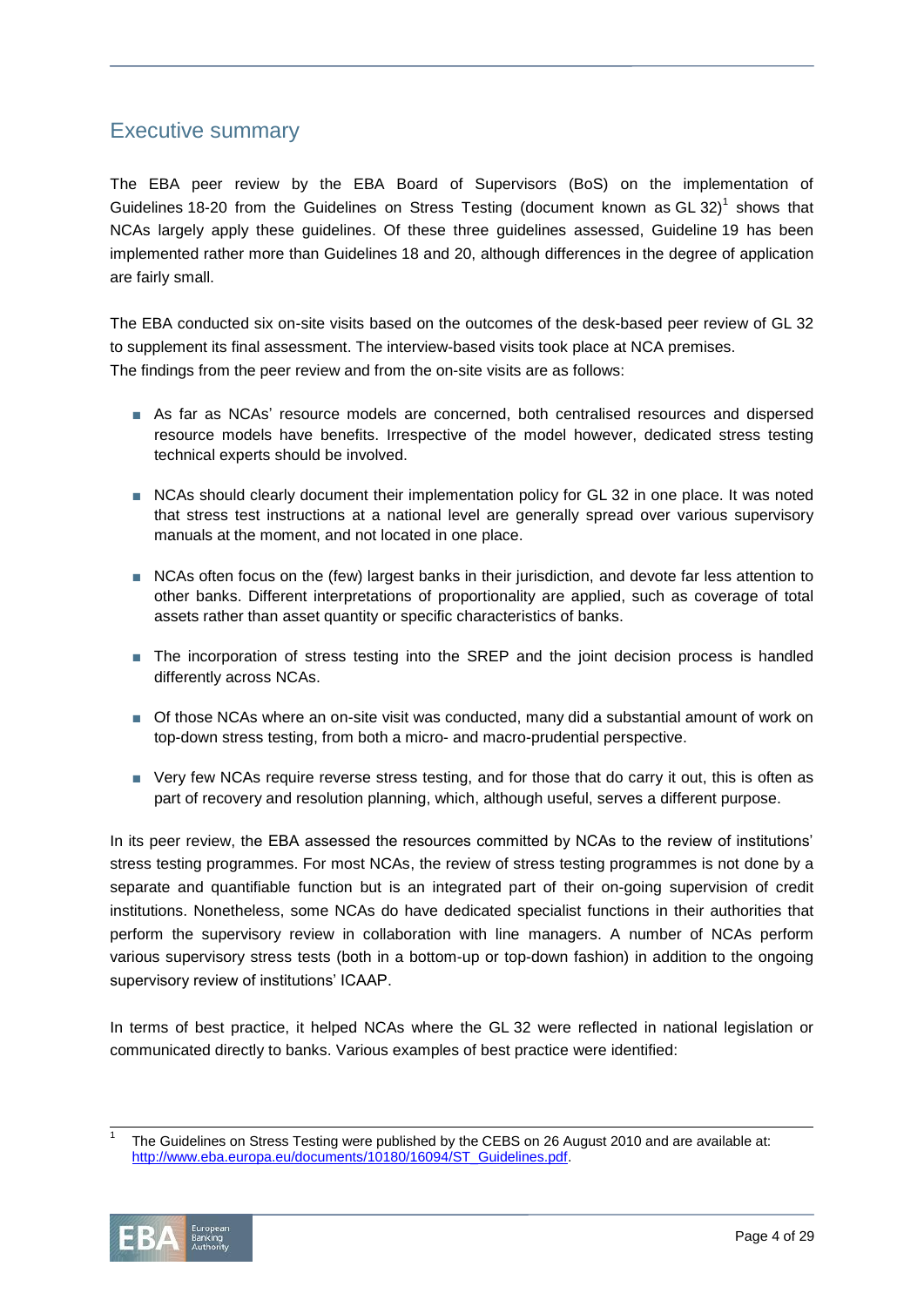- NCAs should have **standard procedures** and manuals in place to assess stress testing frameworks during off- and on-site supervision.
- Off-site analysis should generally be complemented by **regular on-site inspections**, where the severity, plausibility and consistency of assumptions and scenarios are reviewed, taking into account current and future market conditions and the economic situation, plus conclusions from previous inspections and from off-site supervision.
- **Follow-up processes** where deficiencies or weaknesses are detected should typically include NCAs taking effective **supervisory action**. Follow-up action should be mandatory and **monitored** in both on-going and on-site supervision.

Another example of good practice identified was that some NCAs do perform **comparisons between banks with similar characteristics** (peer group or horizontal analysis) **and historical information**. It was noted positively that some NCAs compare **banks' internal stress testing results** with supervisory projections or supervisory stress test scenarios, macroeconomic forecasts and international stress test exercises. The results of the stress test should constitute a central input to the SREP/JRAD for cross-border banking groups. Discussions about the stress test should take place in the supervisory college at least every year, and there may also be discussions with relevant members of the college during the year. All relevant information (not only the results) should be used in the joint decision process, together with documented processes, principles and methodologies.

Given the developments in this rapidly changing field, the EBA recommends a review of the guidelines. The examples of best practice contained in Section 5 should be taken into consideration in this review. The EBA should also consider what elements of the review could be picked up in the Single Supervisory Handbook.

# 1. Introduction

### 1.1 Mandate

This document presents a summary of the final results of the peer review by EBA BoS members and observers regarding implementation of the Guidelines on Stress Testing (GL 32). Peer reviews assess and compare the effectiveness of the supervisory activities and the implementation and effectiveness of the provisions of competent authorities. This includes, inter alia, regulations, procedures, enforcement powers and practices.

In June 2012, the EBA's BoS supported a peer review of how the GL 32 had been applied, with a focus on the combination of Guidelines 18, 19 and 20, which read as follows:

- ► Guideline 18: 'Supervisors should undertake regular reviews of institutions' stress testing programmes covering scenario selection, methodologies, infrastructure and use of stress tests.'
- ► Guideline 19: 'Supervisors should review stress testing outputs in order to assess the resilience of individual institutions to adverse economic conditions and whether they are able to maintain sufficient capital and liquidity. In doing this, supervisors should take into account

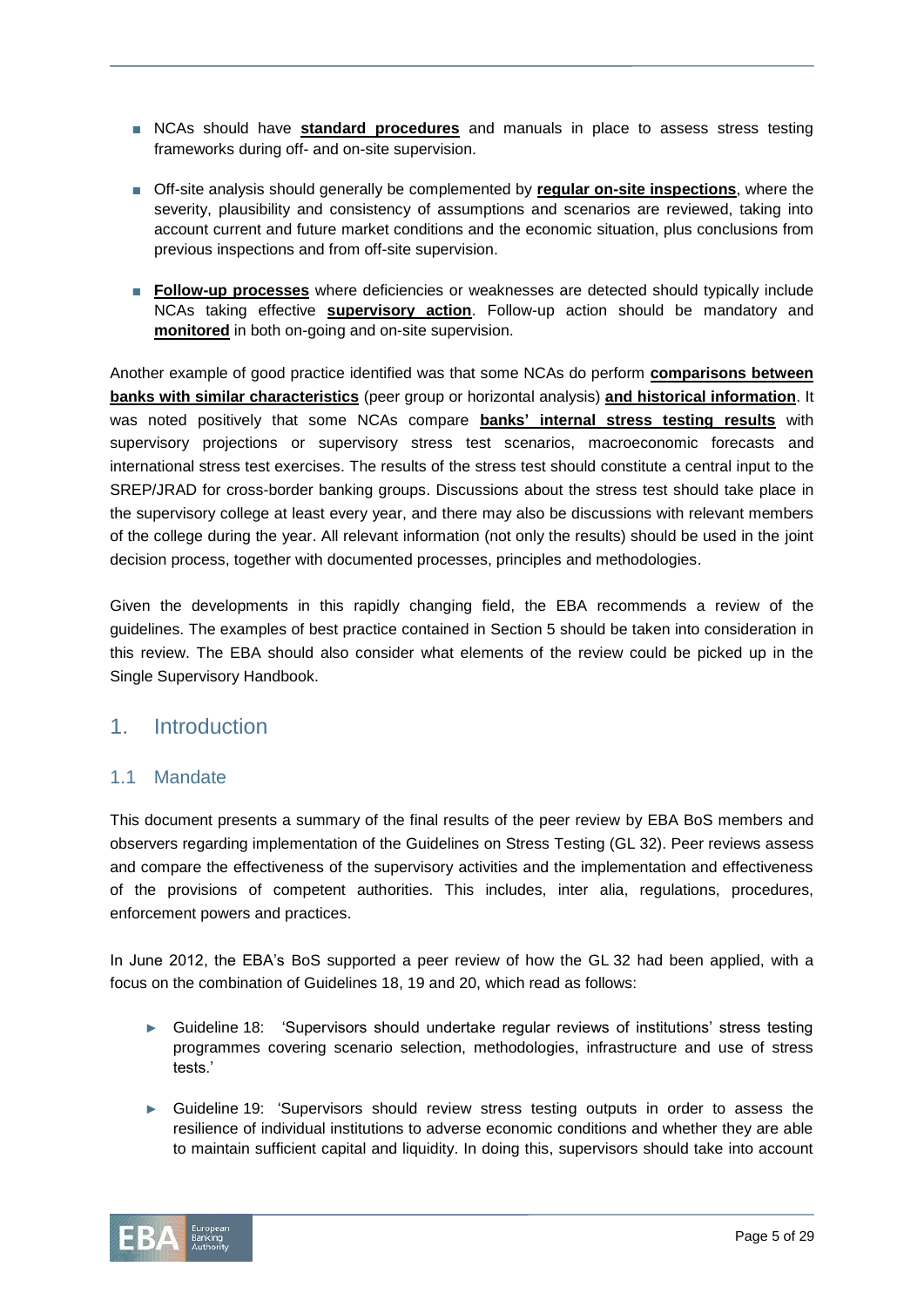details of movements in capital and capital needs, and liquidity and liquidity needs, under stressed conditions.'

► Guideline 20: 'Supervisors should evaluate and challenge the scope, severity, assumptions and mitigating actions of firm-wide stress tests.'

The topic of stress testing was chosen because of the special emphasis placed on it by NCAs and the EBA over the last couple of years. The BCBS has also conducted a 'Peer review of supervisory authorities' implementation of stress testing principles' (see Section 2 for more detail). Stress testing was thus deemed an appropriate topic for the peer review, focusing on methods and examples of best practice.

The guidelines in GL 32 draw on supervisors' experience from reviewing institutions' stress tests in recent years and are meant to assist institutions in understanding supervisory expectations of appropriate stress testing governance and infrastructure. They also cover the use of stress testing as a risk management tool.

These guidelines were designed to help institutions and supervisors to achieve robust, methodologically sound outputs that are effective in identifying risks and potential mitigating measures during stressed conditions as well as detecting the overall impact of risk on an institution.

The topics covered included stress testing governance structures and their use, possible methodologies, including choosing the appropriate severity of scenarios, a multi-layered approach to stress testing programmes, from simple portfolio-level to comprehensive firm-wide scenario analyses and outputs of stress testing programmes, including the interaction of these outcomes and management intervention/mitigating measures.

All 27 members of the EBA's BoS (in its composition at the end of 2012<sup>2</sup>) were subject to the peer review of GL 32, plus three observers (IS, LI, NO). A complete list of the NCAs that participated in the peer review can be found in Annex I.

# 1.2 EBA Regulation

In line with its mandate to assess to degree of convergence by EEA countries with regard to the implementation of these EBA Guidelines, the EBA and its Review Panel conduct independent peer reviews based on self-assessments provided by its members and observers. Consistent with the so-called 'comply or explain' approach, should a member not have implemented a given supervisory provision or practice, then it has to explain why.

Peer review exercises are conducted in accordance with the provisions of Article 30 of Regulation (EU) No 1093/2010 of the European Parliament and of the Council of 24 November 2010 ('the EBA Regulation') and the EBA decision establishing the Review Panel. The peer reviews relate to the following parts of the EBA Regulation:

<sup>2</sup> The Hrvatska Narodna Banka (Croatian National Bank) was not yet subject to this peer review exercise. Going forward, the Croatian NCA will be subject to future EBA peer review exercises.



 $\overline{a}$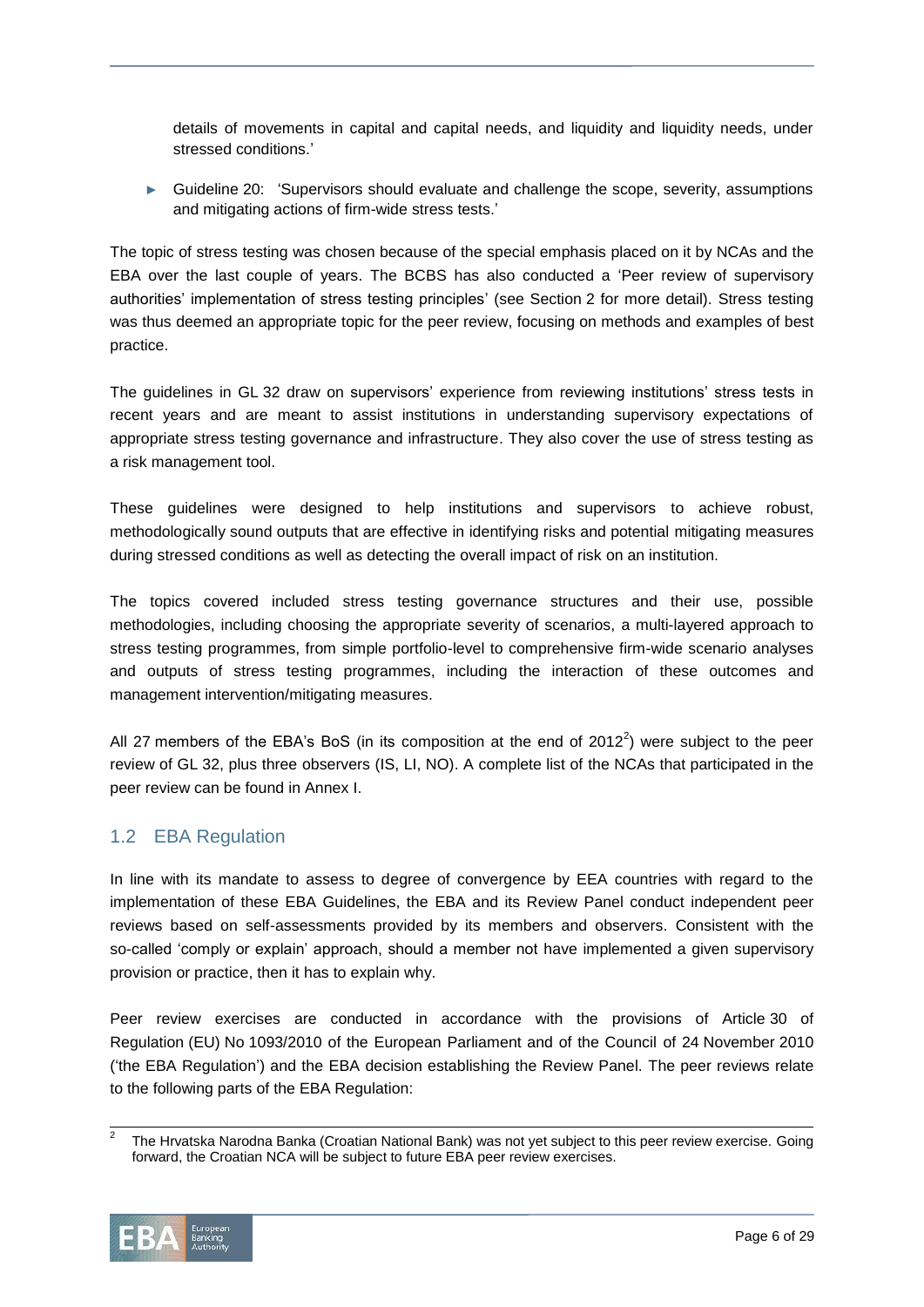- ► Article 8 (1)(e) organising and conducting peer review analyses of competent authorities;
- ► Article 29 playing an active role in building a common supervisory culture;
- ► Article 30(2)(a) assessing adequacy of resources and governance arrangements of competent authorities;
- ► Article  $30(2)(b)$  assessing the degree of convergence in the application of EBA Guideline;
- ► Article 30(2)(c) assessing examples of best practice developed by some competent authorities which might of benefit for other competent authorities.

At the end of each peer review the EBA expects to:

- issue a report with a description and comparison of supervisory approaches and compliance of the same regards to the guidelines;
- ► identify examples of best practice for supervisors;
- ► express an opinion on the adequacy of the current guidelines; and
- express an opinion on the need for further quidance.

## 1.3 Methodology

The peer review followed the EBA Review Panel methodology for the conduct of peer reviews (EBA BoS 2012 107) approved in June 2012.<sup>3</sup> In line with the methodology, the review had four phases:

- **Phase 1 – preparatory**
	- August 2012-November 2012: preparation and finalisation of the self-assessment questionnaire.
- **Phase 2 – self-assessment**
	- ► November 2012-January 2013: the self-assessment questionnaire was rolled out to NCAs. NCAs were asked to submit their initial self-assessments.
	- ► February-May 2013: the EBA developed further benchmarking criteria in order to provide more independent, objective and clear criteria to judge the degree of observance by NCAs of the guidelines.
	- ► April-May 2013: NCAs were asked to react to follow-up questions and to consider their selfassessments in light of benchmarks and revise if necessary.

#### ■ **Phase 3 – review by peers**

<sup>3</sup> The methodology is available at[: http://www.eba.europa.eu/documents/10180/15911/EBA-BS-2012-107--](http://www.eba.europa.eu/documents/10180/15911/EBA-BS-2012-107--Proposed-Methodology-for-EBA-Review-Panel-.pdf/4e757eb2-9cc9-4283-be48-eb535486a6e7) [Proposed-Methodology-for-EBA-Review-Panel-.pdf/4e757eb2-9cc9-4283-be48-eb535486a6e7.](http://www.eba.europa.eu/documents/10180/15911/EBA-BS-2012-107--Proposed-Methodology-for-EBA-Review-Panel-.pdf/4e757eb2-9cc9-4283-be48-eb535486a6e7)

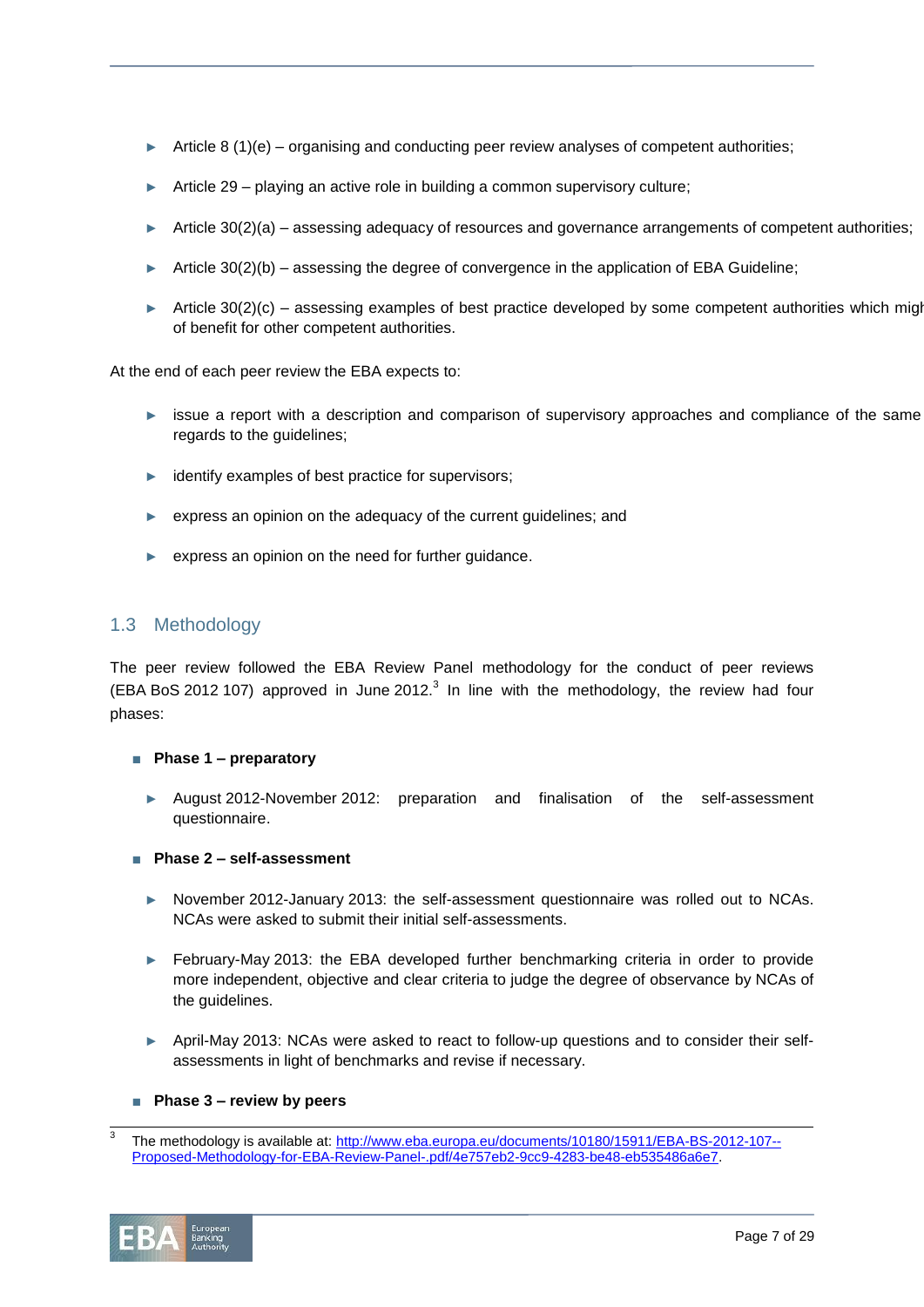- ► February-August 2013: reviewers then considered the questions, self-assessments and benchmarks revising them as necessary in order to promote consistency of responses across NCAs. The EBA considered proposed assessments of observance (e.g. from 'fully applied' to 'not applied').
- **Phase 4 – on-site visits**
	- ► August 2013-September 2013: small teams, typically two NCA experts in stress testing and a member of EBA staff, visited a number of NCAs. The visits served one of two purposes: (i) to investigate further the responses from the NCA where they lacked detail; or (ii) to gather further information on examples of good/best practice at the NCA.

In the initial self-assessment phase of the peer review, a self-assessment questionnaire of 34 questions was issued to EBA BoS members and observers on 21 November 2012 and completed self-assessments were due by 11 January 2013. NCAs were asked to differentiate between LCBs and OBs<sup>4</sup>, thus taking account of proportionality. The proportionality principle lays down that the degree of supervision should be based on the nature, scale and complexity of the supervised institution. For each question in the self-assessment questionnaire there were two sets of different self-assessments for LCBs and OBs. The EBA and the Review Panel followed-up the first set of self-assessment questions with additional questions in May 2013 to clarify NCAs' approaches further. A few NCAs also used that opportunity to revise their initial self-assessment.

In the second phase of the peer review, the answers provided by NCAs to the SAQ were scrutinised further and subjected to challenge by the Review Panel. For each supervisory provision or practice subject to peer review, 'assessment criteria' or 'benchmarking criteria' were devised. These criteria consist of the essential elements and intended outcome of the supervisory provision or practice. Assessments for LCBs and OBs were combined to produce an overall final assessment for each of the 34 questions based on the three individual guidelines in GL 32 and the 'benchmarking criteria'. The period between 1 January 2012 and the date of the self-assessment was chosen as the reference period.

For benchmarking purposes, the following grade-scales were used:

- **Fully applied**: A provision is considered to be 'fully applied' when all assessment criteria as specified in the benchmarks are met without any significant deficiencies.
- *Largely applied:* A provision is considered to be 'largely applied' when some of the assessment criteria are met with some deficiencies, which do not raise any concerns about the overall effectiveness of the competent authority, and no material risks are left unaddressed.
- *Partially applied:* A provision is considered to be 'partially applied' when some of the assessment criteria are met with deficiencies affecting the overall effectiveness of the competent authority, resulting in a situation where some material risks are left unaddressed.

<sup>4</sup> The following definition was applied for these two groups: The ECB's Financial Stability Review of December 2010 considers large and complex banking groups (LCBGs) as groups 'whose size and nature of business is such that its failure or inability to operate would most likely have adverse implications for financial intermediation, the smooth functioning of financial markets or other financial institutions operating within the financial system.' In the context of the SAQ, this definition relates first of all to the significance of the bank in connection with the domestic market of the particular Member State.

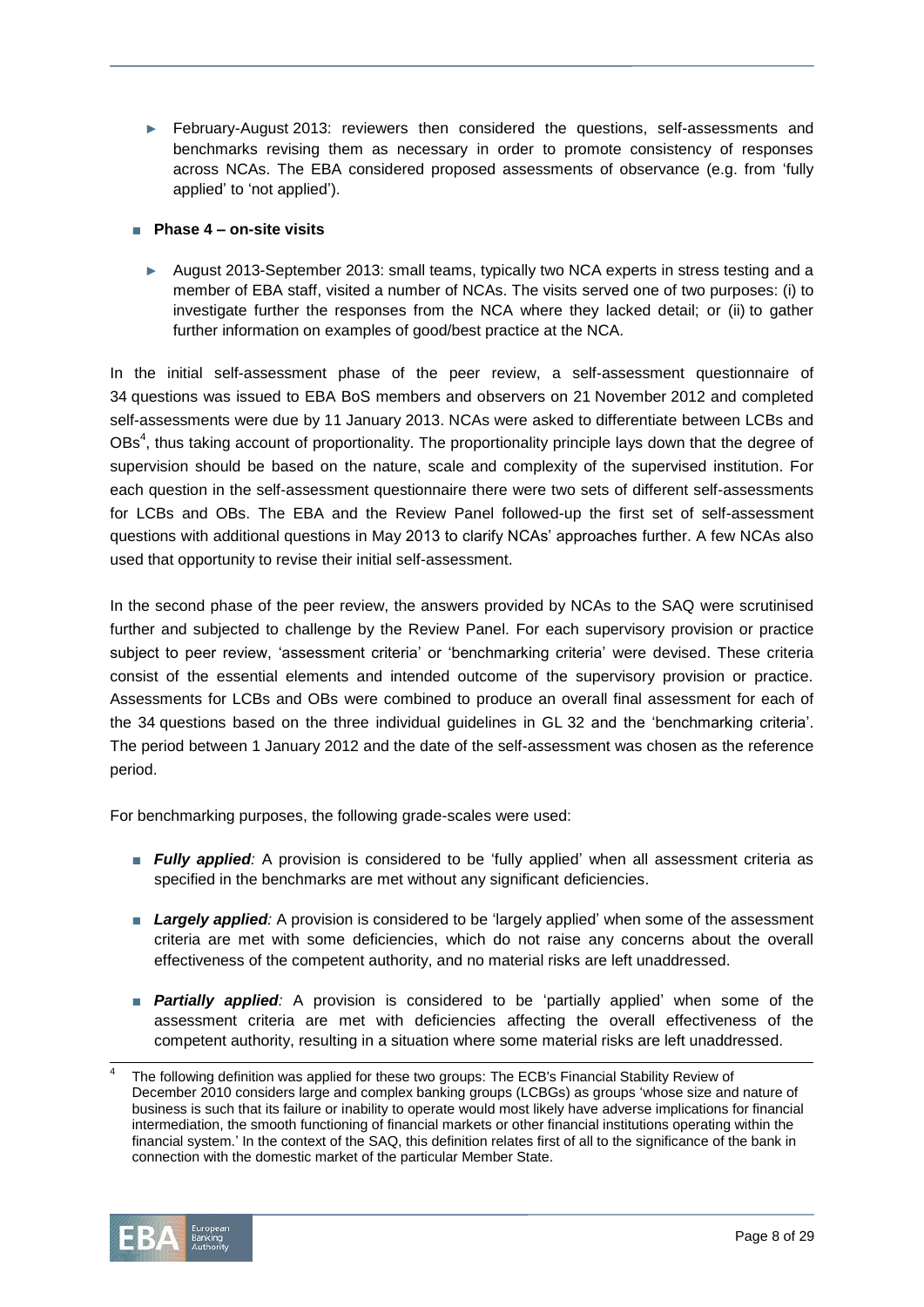- *Not applied:* A provision is considered to be 'not applied' when the assessment criteria are not met at all or to an important degree, resulting in a significant deficiency in the application of the provision.
- **Not applicable**: A provision under review is to be considered 'not applicable' when it does not apply given the nature of a competent authority's market.
- *Non-contributing:* A competent authority shall be classified as 'non-contributing' if it has not provided its contribution within the prescribed deadline.

The EBA assessed how each of the Guidelines 18-20 was applied. Each of the 34 SAQ questions was weighted by importance in relation to implementation of GL 32. This was to ensure that NCAs fulfilled the most important requirements of GL 32 and demonstrated the degree of application of the EBA Guidelines. Only if a minimum degree of application was given for specific questions, could an assessment at a higher level be assigned overall. Overall assessments on the application of requirements were given for Guidelines 18-20 using a flow approach (also referred to as 'waterfall approach'), which first assessed the questions of 'low' importance, and then the ones of 'medium', and finally those of 'high' importance.

A more quantitative scoring approach was applied as a cross-check. This approach complemented and back-tested the waterfall approach and produced useful insights for the final scoring.

# 2. Key findings of the peer review

Overall, the final peer review results indicate that NCAs largely apply the three individual Guidelines 18-20 assessed from the EBA GL 32. Based upon the EBA Review Panel Methodology, about two thirds of NCAs apply all three guidelines either fully or largely; the majority falling into the latter category. The other third of NCAs applies the guidelines partially, although in a few cases not at all. The methodology uses a stricter assessment for assessing the level of application at the aggregate guideline level compared with the number of individual assessments of specific aspects that were deemed to be fully or largely applied. On the basis of the individual assessments, 47.84% of all assessments would be considered 'fully applied', 34.51% as 'largely applied', 12.45% as 'partially applied' and 2.75% as 'not applied'.

Guideline 19 is applied to a higher degree than the other two guidelines. The application of Guideline 18 is slightly better than Guideline 20 although the differences are relatively small. Considering the individual assessments, Guideline 19 is fully or largely applied by 88.67% of NCAs, while Guideline 18 is fully or largely applied by 84.77% and Guideline 20 by 78%. A more detailed breakdown by guideline, including by particular paragraphs can be seen in Section 2.1-2.3. This also includes specific observations.

The BCBS also conducted a 'Peer review of supervisory authorities' implementation of stress testing principles' during 2011, which was published in April 2012.<sup>5</sup> The BCBS reviewed the implementation of

 5 Se[e http://www.bis.org/publ/bcbs218.pdf.](http://www.bis.org/publ/bcbs218.pdf)

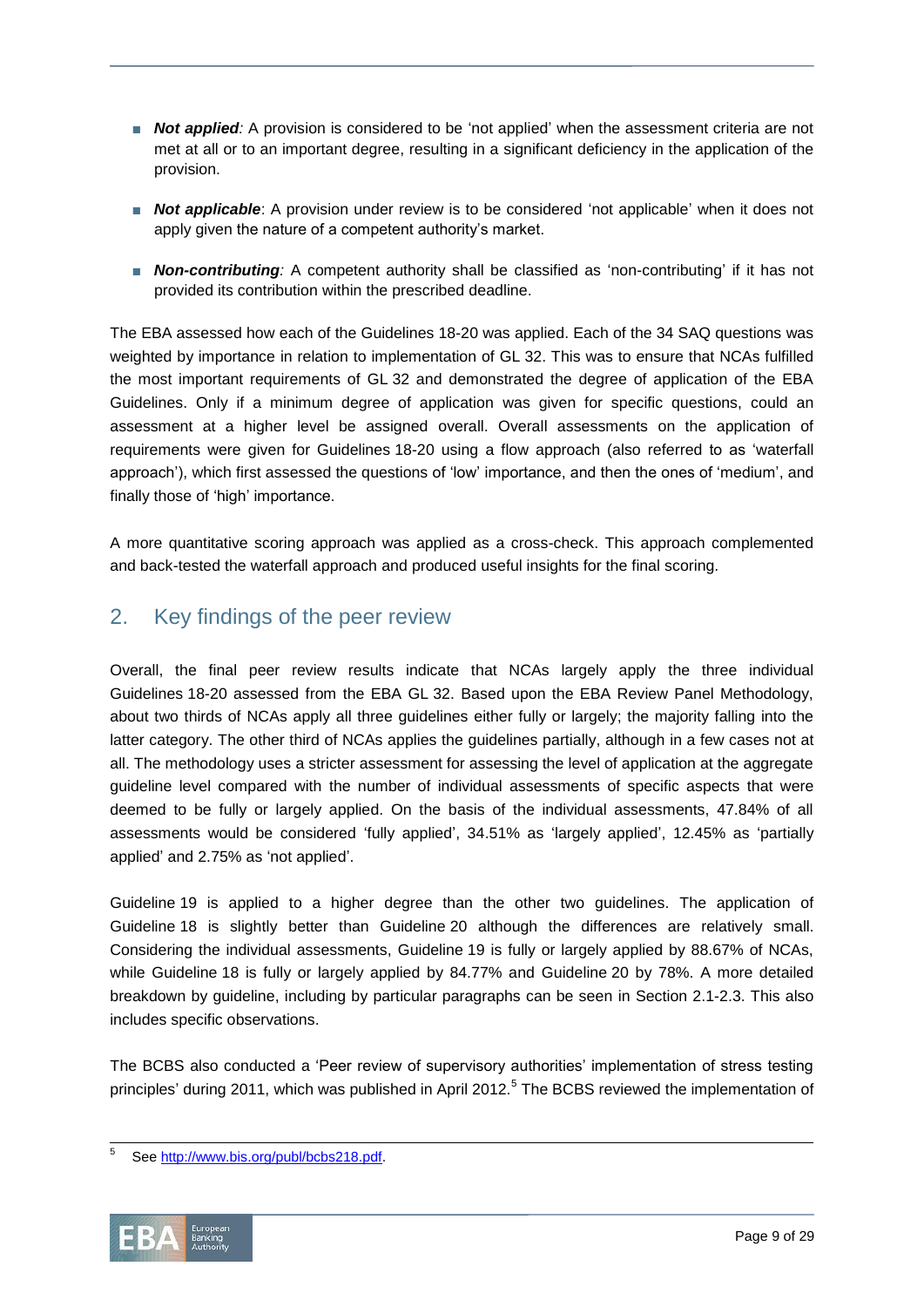its 'Principles for sound stress testing practices and supervision'<sup>6</sup> from May 2009. The BCBS peer review focused primarily on the implementation of its principles 16-21 for supervisors. While the subject matter and scope are broadly similar to the EBA's peer review, the two studies do not overlap fully.

The BCBS found that 'in the period since the principles were issued, stress testing has become a key component of the supervisory assessment process as well as a tool for contingency planning and communication.' It was noted that the national authorities that are also members of the BCBS were at varying stages in their approach to stress testing<sup>7</sup>. Around half of the countries subject to the BCBS peer review were considered to be in the early stages of implementation and only a few countries were advanced in their implementation. The rest were at an intermediate stage of implementation. Generally, the BCBS found its principles to be effective but signalled that it would continue to monitor how they were implemented.

The BCBS's 2012 findings seem comparable with those of the EBA overall. However, although both reviews covered 29 or 30 NCAs, the overlap of participating NCAs is somewhat limited as only nine of the NCAs subject to the EBA's peer review exercise on GL 32 are also members of the BCBS. Furthermore, the EBA and the BCBS applied their own methodologies which do differ in some aspects. For example, the BCBS peer review was based solely on an off-site survey to members of the BCBS unlike the EBA's peer review on its GL 32.

## 2.1 Guideline 18

Guideline 18 lays down general requirements for NCAs to review credit institutions' stress testing programmes and reads:

'Supervisors should undertake regular reviews of institutions' stress testing programmes covering scenario selection, methodologies, infrastructure and use of stress tests.'

The chart below breaks down the final assessment of questions 1-14 used for the assessment and relevant for Guideline 18.

Figure 1: Summary chart of NCA peer reviewed assessments – Guideline 18

<sup>7</sup> Only BE, DE, ES, FR, IT, LU, NL, SE and UK participated in both the EBA and the BCBS peer review exercises regarding stress testing.



<sup>6</sup> Se[e http://www.bis.org/publ/bcbs155.pdf.](http://www.bis.org/publ/bcbs155.pdf)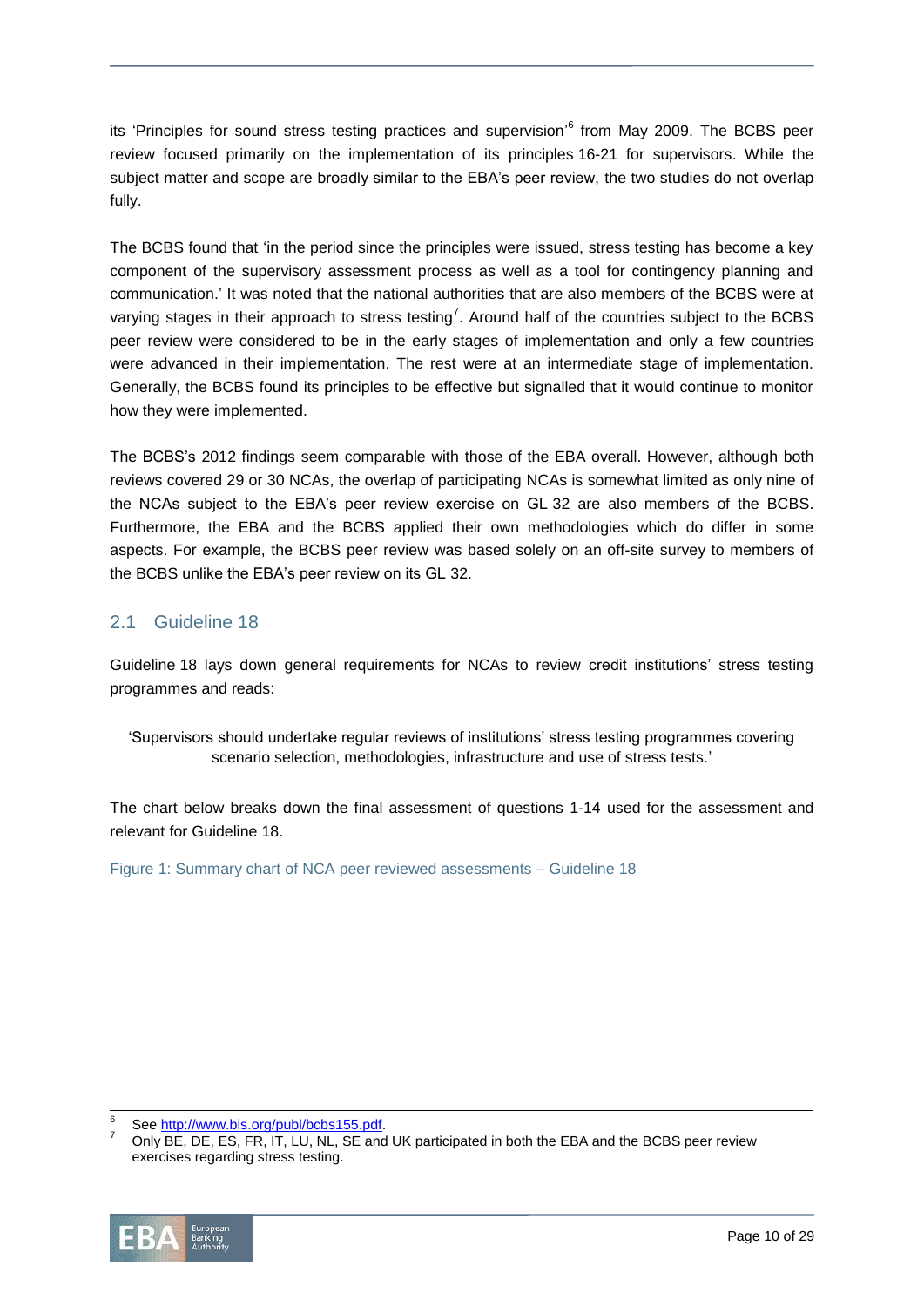

*Legend: FA: "fully applied", LA: "largely applied", PA: "partially applied", N: "not applied" or "non-contributing", N/A: "not applicable".*

Questions 1 and 2 addressed the very core of the review of stress testing programmes – whether NCAs generally adhere to the GL 32 and whether they apply the principle of proportionality in so doing. These questions also relate to the relevance of stress testing and how it is integrated into the supervisory framework. The main idea behind the two questions is to find out how the GL 32 is implemented in national legislation – whether there is a procedure/tool for carrying out assessments and whether there is an explicit follow-up procedure for the cases where supervised entities do not comply or only partly comply with GL 32.

The NCAs' responses to the self-assessment questionnaire, including to the follow-up questions, showed how variations in market size and the legislative background result in different levels of guideline application. At the same time, the EBA noted that all NCAs are convinced of the importance of complying with the underlying basis of GL 32 as almost all NCAs at least 'largely apply' GL 32. Almost all NCAs have transposed GL 32 into national supervisory guidelines and reflected these in national manuals/handbooks. Some NCAs, while not necessarily directly transposing GL 32 into national supervisory guidelines, have nonetheless reflected GL 32 in the national manuals/handbooks, where applicable.

Question 3 related to Guideline 18, paragraph 93 of GL 32 and asked whether an assessment of an institution's resource commitment formed part of the NCA's supervisory review. Most NCAs are deemed to fully or largely apply the requirements set out in GL 32. In fact, half of all participating NCAs largely comply with GL 32. The main reason for a 'largely applied' compared to a 'fully applied'

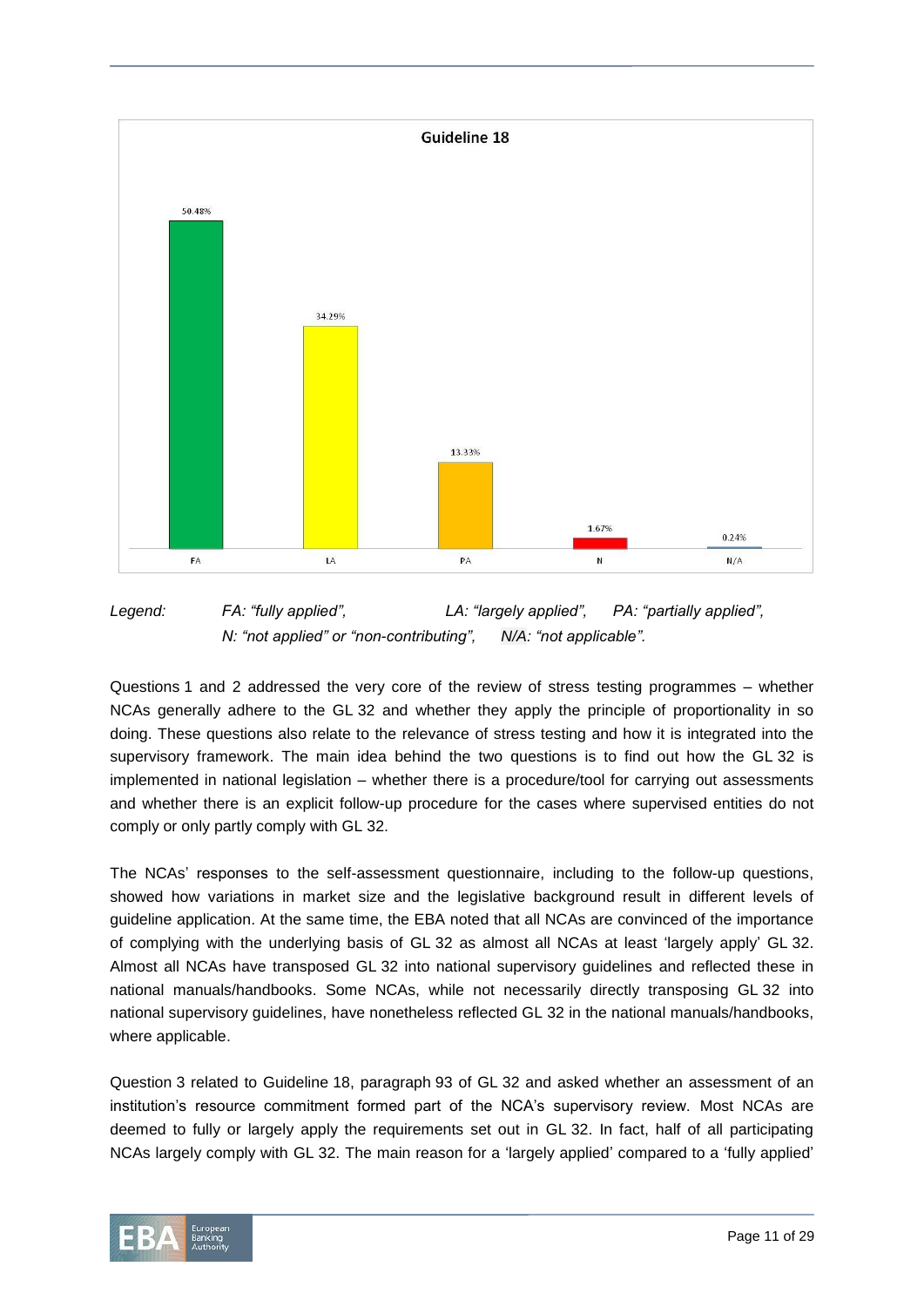assessment is that most of the largely complying NCAs regularly assess an institution's resource commitment overall, rather than doing this in detail.

Question 4 was in regard to Guideline 18 paragraph 93 of GL 32 and asked whether the NCA's supervisory review included an assessment of the adequacy of the procedures in place at institutions for rigorous forward-looking stress testing. Almost all participating NCAs at least largely comply with GL 32 in this respect. There is an even distribution between fully and largely complying NCAs (14 of each. The decisive point between 'largely applied' versus 'fully applied' is that most of the largely complying NCAs regularly assess the adequacy of an institution's procedures overall, rather than in detail.

Question 5 was in regard to Guideline 18 paragraph 94 of GL 32 and asked whether the supervisory review also covered the assessment of an institution's senior management involvement in stress testing. NCAs largely comply with GL 32 when assessing the involvement of senior management in the stress testing of credit institutions. The main reason for a 'largely applied' compared to a 'fully applied' assessment is whether NCAs regularly assess overall, rather than in detail, an institution's senior management involvement in stress testing programmes.

Question 6 was in regard to Guideline 18 paragraph 94 of GL 32 and asked whether the supervisory review also covered the assessment of whether the management body<sup>8</sup> is sufficiently informed about the institution's stress testing programmes and their implementation. NCAs largely comply with GL 32 when assessing the information of the institution's management body about the stress testing programmes and their implementation with regard to large and complex institutions. The main reason for a 'largely applied' compared to a 'fully applied' assessment was whether NCAs regularly assess overall, rather than in detail, an institution's senior management involvement in stress testing programmes, e.g. the supervisory assessment should cover all aspects of whether institution's management body is sufficiently informed about the development and implementation of the stress testing programme.

Question 7 was in regard to Guideline 18, paragraph 94 of GL 32 and asked whether the supervisory review also assessed an institution's integration of stress testing outputs into its decision-making processes throughout the institution, including the strategic business decisions of the management body and senior management. A majority of NCAs fully comply with GL 32 in this respect but a third largely apply GL 32 when assessing the information of the institution's integration of stress testing outputs into its decision-making throughout large and complex institutions.

Question 8 evaluated the submission of firm-wide stress testing results, focusing on transmission channels, frequency and initiation. The overall picture is that most countries perform top-down stress tests, annually at least and in many cases this is done on the whole sample of OBs. All countries require the submission of stress test results or the like through the ICAAP. A few countries conduct

<sup>8</sup> According to GL 32, the term 'Management body' as defined in Article 11 of the CRD should be understood to embrace different structures, such as unitary and dual board structures and not any particular board structure. The management body represents the top management level of an institution, and senior management (which is not defined in the CRD) should be understood to represent the level of management below the management body (see also CEBS Guidelines on the Application of the Supervisory Review Process under Pillar 2, GL 03).

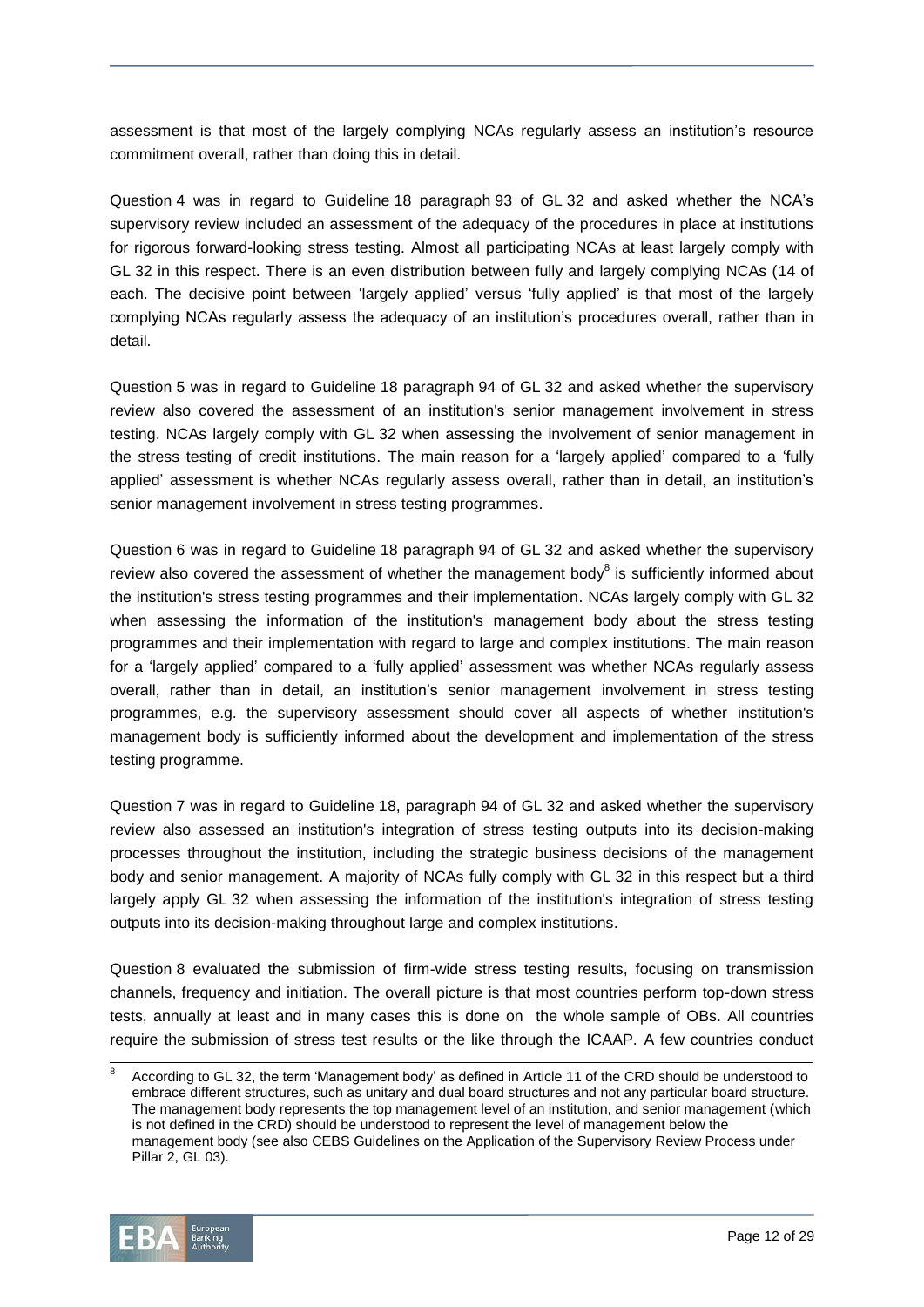also bottom-up stress tests at least ad-hoc. The difference between this situation and the overall picture represents the expected level of application for 'fully applied'.

Regarding question 9 on whether NCAs require remedial action from credit institutions if material deficiencies are observed, a number of NCAs assessments were driven by a lack of evidence of the approach taken by the NCA. The best responses and evidence showed a clear linkage between the issue identified and a risk mitigating measure taken.

Questions 10, 11 and 12 covered whether an NCA's supervisory review includes an ongoing dialogue<sup>9</sup> with an institution at a technical level, senior management level or with the management body (top management level) and whether this dialogue covers stress testing programmes and methodologies, including institutions' own internal assessments and validation, and reviews undertaken by independent control functions. No NCA is considered to not conduct any ongoing dialogue at a technical level at all; hence a 'not applied' assessment is not assigned. Various NCAs need to increase the frequency of the dialogue to ensure that it is ongoing. Others should broaden the content and complexity of their dialogue so that this form of cooperation between an NCA and a bank can become mutually beneficial. Finally, some NCAs also need to cover OBs more rigorously. One NCA states that its limited resources do not allow it to conduct ongoing dialogue at a technical level with smaller banks. Three NCAs were assessed as not fully applying the criteria in question 12 because they do not cover OBs for the dialogue with the management body in accordance with the principle of proportionality. The overall distribution of the assessment regarding questions 10-12 results is almost balanced. One-third of the NCAs are assessed as 'fully applied', the next third as 'largely applied' and the last third as 'partially applied'.

As to question 13, for the majority of NCAs it was found that the review of credit institutions' stress testing programmes in their entirety is an integral part of the SREP on a regular (preferably annual) basis and takes due consideration of the institutions' organisation and business model.

Nonetheless, the review of an institution's stress testing programme by only a third of NCAs takes full account of the reverse stress testing performed by the credit institutions, and is an integral part of SREP on an regular (preferably annual) basis (question 14). It was found that reverse stress testing does not play a major role in a number of MS. NCAs in some MS were found not to take into account the extent of reverse stress testing at all. Sometimes, reverse stress testing was also included into recovery and resolution planning. In one case, although national regulations did not require reverse stress testing, where a CI had conducted reverse stress tests, an assessment of reverse stress testing was done in the SREP. Another 9 NCAs were deemed to be only partially compliant.

<sup>9</sup> Ongoing dialogue was considered to take place regularly (preferably annually) in a formalised off- or on-site supervision context (e.g. stress testing dialogue foreseen in the regular (preferably annual) formalised SREP or obligatory regular (preferably annual) on-site inspection covering stress testing).

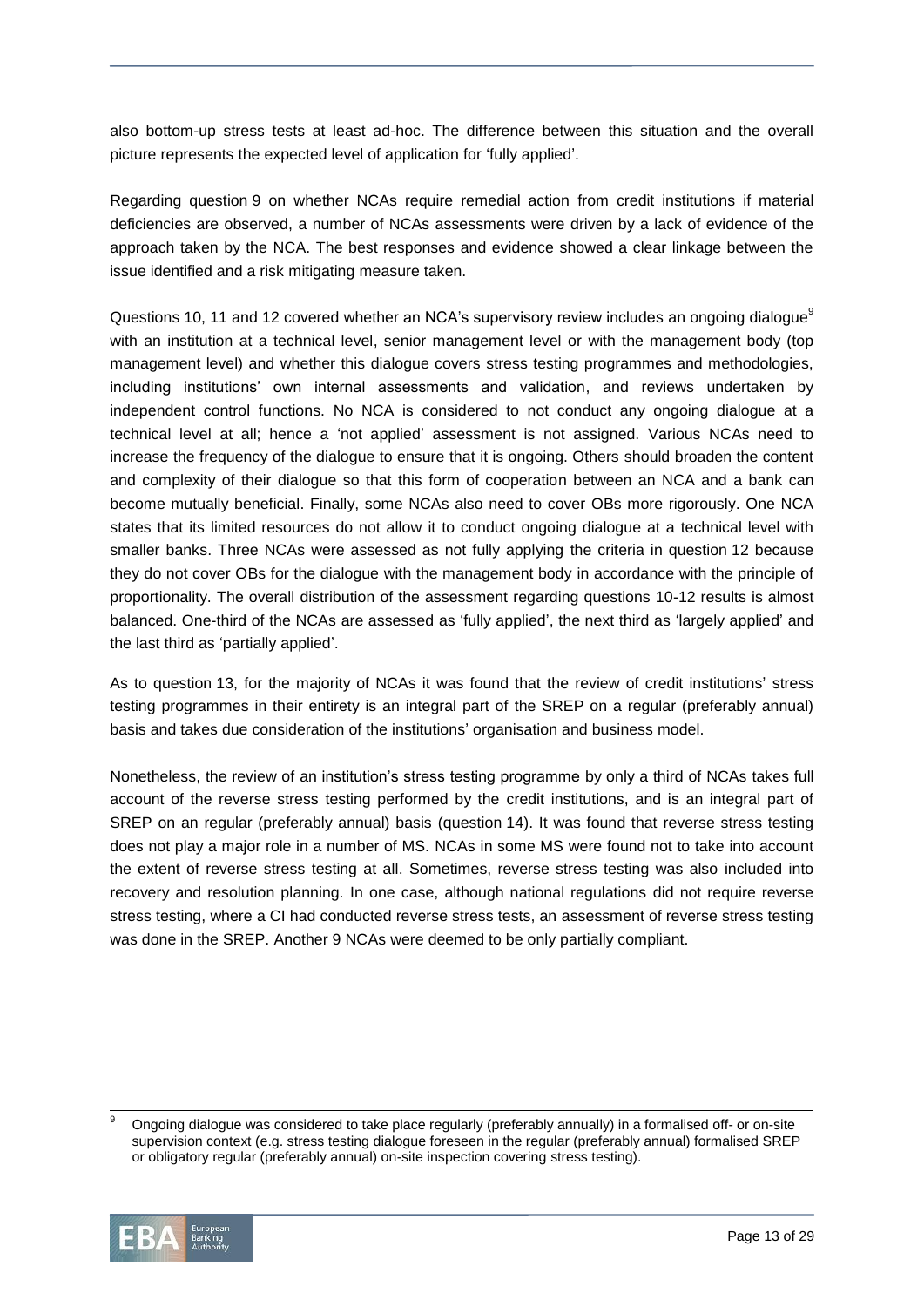# 2.2 Guideline 19

Guideline 19 lays down requirements that NCAs should review credit institutions' stress testing programme outputs by assessing credit institutions' resilience. It reads:

'Supervisors should review stress testing outputs in order to assess the resilience of individual institutions to adverse economic conditions and whether they are able to maintain sufficient capital and liquidity. In doing this, supervisors should take into account details of movements in capital and capital needs, and liquidity and liquidity needs, under stressed conditions.'

The chart below breaks down the final assessment of questions 15-19 used for the assessment and relevant for Guideline 19. Question 18 was not taken into account in the overall assessment as it related to an optional aspect of GL 32 (whether NCAs should consider the quality of capital when reviewing the results of CI stress tests).





*Legend: FA: "fully applied", LA: "largely applied", PA: "partially applied", N: "not applied" or "non-contributing", N/A: "not applicable".*

Regarding question 15, two thirds of NCAs review firm-wide stress scenarios for capital planning and cover the impact on total capital and capital needs, including the main assumptions and drivers of movements in capital and capital needs.

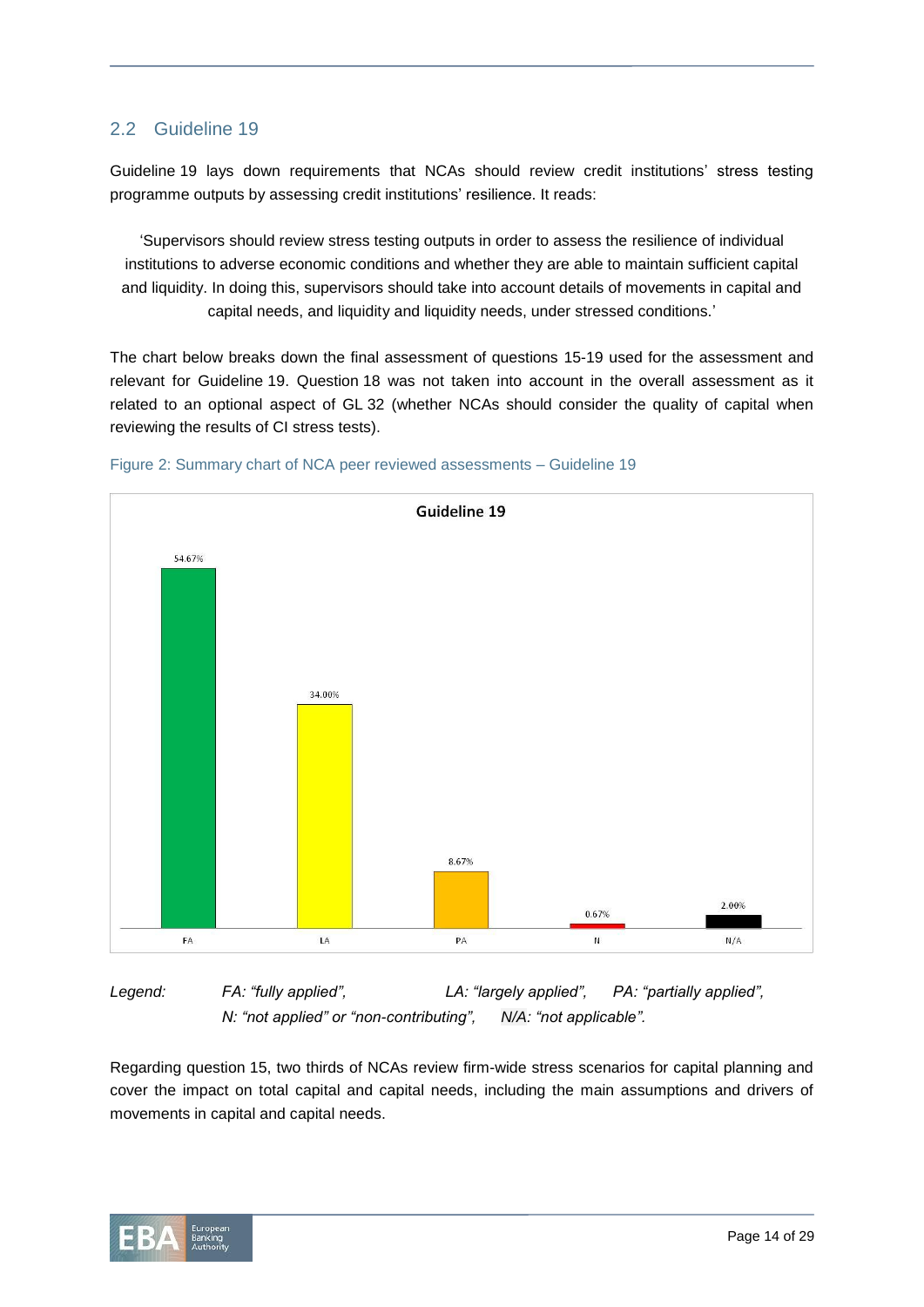On the impact on capital of stress testing (questions 16-18) a number of examples of good practice were identified (see below). The level of observance of the guidelines falls into two distinct groups: questions 17 and 18 appear to show a much greater degree of observance by supervisors of their parts underpinning the guidelines than question 16. This may be explained, at least in part, by the existence of minimum, objective regulatory capital ratios established by the current CRD above which all credit institutions must remain (question 17) and that the primary focus of supervisors is on capital adequacy (question 18). For question 16, however, the existence of 'integrated' capital and liquidity stress tests is not required by the guidelines (although it may be required by local jurisdictions), and NCAs may only be in the early stages of developing stress testing regimes for liquidity, which would necessarily result in a smaller degree of observance of that part of the guidelines.

Regarding question 16 the guideline implies an interaction of the capital and liquidity stress testing programs, whereas the question implies 'integration', so judgement of the level of application did not require a single, integrated stress test for both capital and liquidity, i.e. it is possible for a supervisor to be 'fully applied' if it requires separate stress tests for capital and liquidity. In one case, it was noted that the combined impact of changes in capital and in liquidity under stressed conditions are not included in the NCA's stress testing assessment process, the capital needs are combined in the supervisory review (SREP). Regarding question 17, the supplementary paragraph implies that minimum required regulatory capital ratios are the benchmark against which the impact of stress testing is measured.

Regarding whether the supervisory assessment includes a review of the transferability of capital and liquidity in financial groups during stressed conditions (question 19), including potential funding difficulties that may be expected in stressed conditions, half of the NCAs largely comply with GL 32. The main reason for a 'largely applied' compared to a 'fully applied' assessment is the benchmark criterion requiring that the assessment should occur not only through the regular (preferably annual) SREP review but also through other reviews/implementation studies.

# 2.3 Guideline 20

Guideline 20 lays down general requirements for NCAs to evaluate and challenge credit institutions' assumptions and mitigating actions and reads:

'Supervisors should evaluate and challenge the scope, severity, assumptions and mitigating actions of firm-wide stress tests.'

The chart below breaks down the final assessment of questions 20-34 used for the assessment and relevant for Guideline 20. Questions 24 and 32 were not taken into account in the overall assessment as these relate to optional aspects of GL 32.

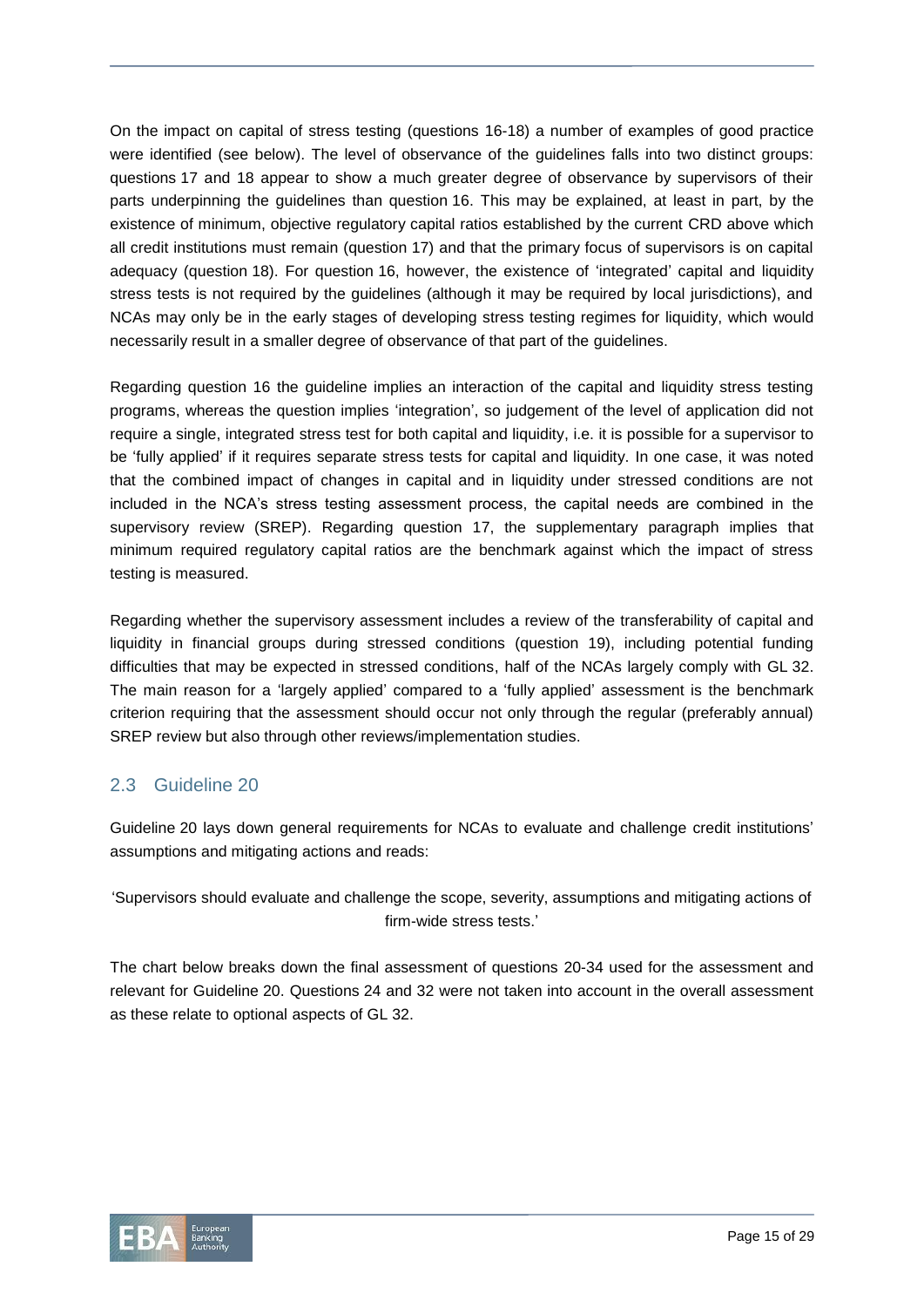

Figure 3: Summary chart of NCA peer reviewed assessments – Guideline 20



Regarding whether the supervisory review of an institution's stress tests ensures that the institution conducts stress tests at multiple levels in its organisation (question 20), around two thirds of the NCAs fully or largely comply with GL 32. The main reason for a 'largely applied' compared to a 'fully applied' assessment is the benchmark criterion requiring that the different types of stress tests also be performed at sub-consolidated level when the institutions' structure so requires it.

Whether the supervisory review of an institution's stress tests ensures that the institution conducts different type of stress tests, e.g. sensitivity analysis, scenario analysis, portfolio level stress tests, firm-wide stress tests and reverse stress tests, and individual risk level stress tests (question 21), slightly more than two thirds of NCAs largely or fully comply with GL 32. The main reason for a 'largely applied' compared to a 'fully applied' assessment is the benchmark criterion requiring that institutions should perform different types of stress test at various levels of its organisation, including at a sub-consolidated level where necessary.

Regarding whether NCAs review the range of scenarios (mild to severe) applied to different types of stress tests (question 22), more than one third are assessed as 'fully applied', almost two thirds as 'largely applied' and only two authorities are deemed 'partially applied'.

Regarding whether their review of an institution's range of scenarios (mild to severe), for its stress tests, checks of consistency with the institution's risk appetite, overall risk profile and business plan

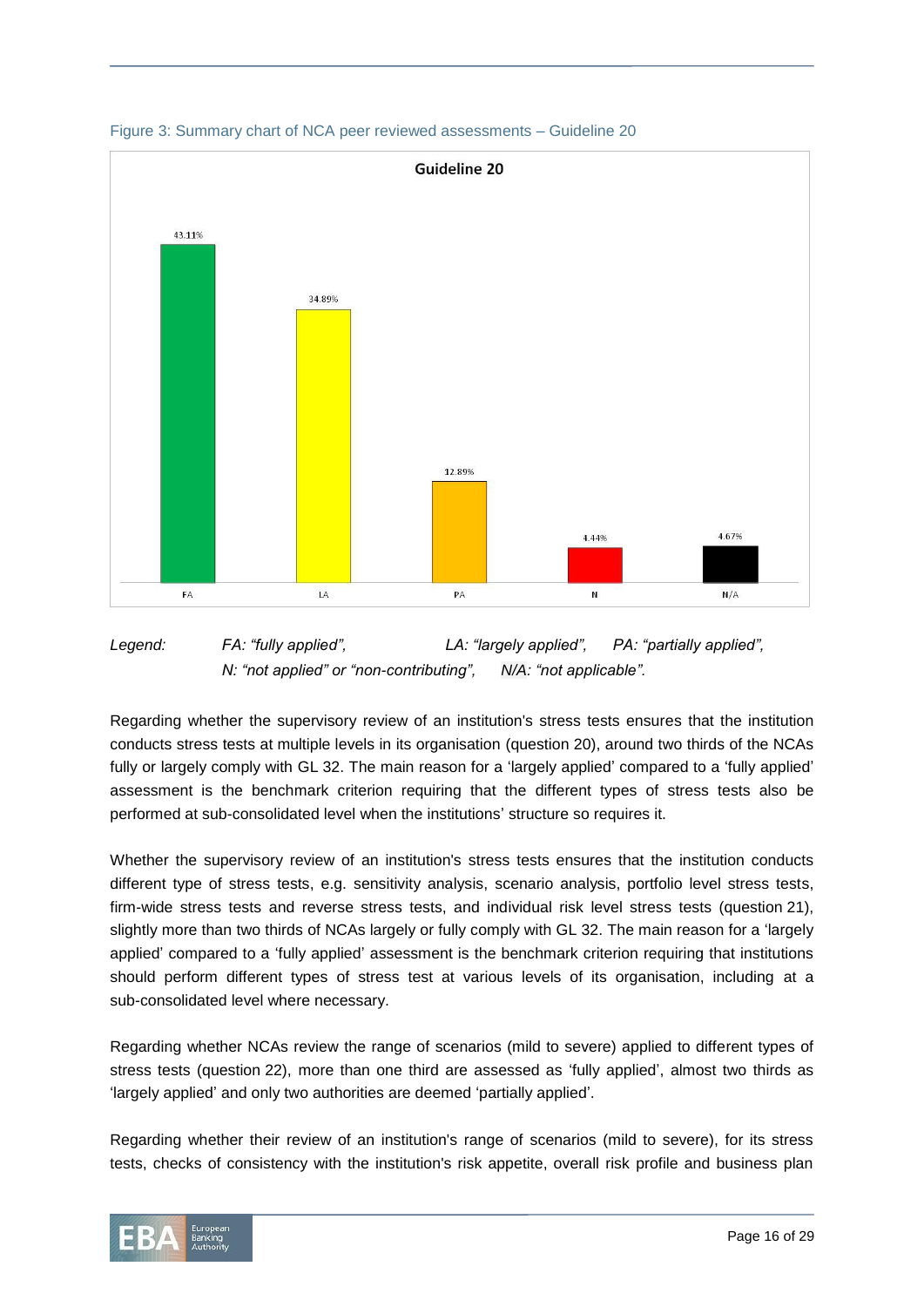(question 23), more than one third of NCAs are 'fully applied', more than half assessed as 'largely applied', two as 'partially applied' and one as 'not applied'.

Regarding whether these do apply benchmark criteria for their assessment of an institution's stress test to compare the severity of scenarios (question 24), one third score 'fully applied', one third 'largely applied', five 'partially applied', three 'not applied' and two NCAs 'not applicable'.

Regarding stress tests and business vulnerabilities (question 25), for two NCAs, stress tests only cover a majority (but not all) of the banking sector. In other countries, stress tests are done by all banks. Nonetheless, all countries apply the principle of proportionality. At the same time, some countries emphasised that this principle is applied as a common approach. All NCAs detect business vulnerabilities by analysis and stress tests focusing on material risks, i.e. Pillar I risks (credit risk, market risk, operational risk) and other material risks (e.g. liquidity risk, concentration risk, risk of material losses). Some NCAs explicitly mentioned the importance of evaluation of interconnection of risks.

On the NCAs' assessment of the revision of the key assumptions used in stress tests (question 26), it was found that three NCAs have no comprehensive benchmark for their assessment. There was another element that contributed to the assessment of question 26 that was the qualitative analysis of 'other banks' performed taking into consideration the NCAs' application of proportionality and the contribution of those institutions to the NCAs' banking system assets. One NCA had weaknesses in the treatment of 'other banks'.

Regarding the assessment of the feasibility of the proposed management actions (question 27) there was analysis of whether this formed part of the NCAs' supervisory review. Slightly more than half of the NCAs fully apply GL 32 in this area and 20% largely apply it. One of the key reasons behind this restrained assessment seems to be the absence of a systematic, specific, dedicated and documented assessment of management actions, which may seem intrusive, or require extra capacity and resource on the part of the NCA to question the feasibility of such measures under historical and/or hypothetical stressed market conditions, especially for bank-wide stress tests. In addition, for three NCAs, the stress tests are, by their construction, supposed to exclude any management actions, so that this part of GL 32 is not applicable to them. For two NCAs, there is no visibility at all of the rules and practices.

On whether challenging of the credibility of an institution's management actions formed part of the NCA's supervisory review (question 28), slightly more than a third of NCAs were considered as applying this fully and another third doing so on the whole. The underlying reasons for not many NCAs applying this fully are of course similar to those mentioned for question 27 (i.e. this practice is not systematically part of the review), but the lower score may be explained by two further points:

- it is difficult enough to assess the feasibility of management actions, and it is more difficult to challenge the credibility of these actions;
- the NCAs seem less advanced in this challenging work towards the 'other banks', compared to what they do in terms of feasibility assessment.

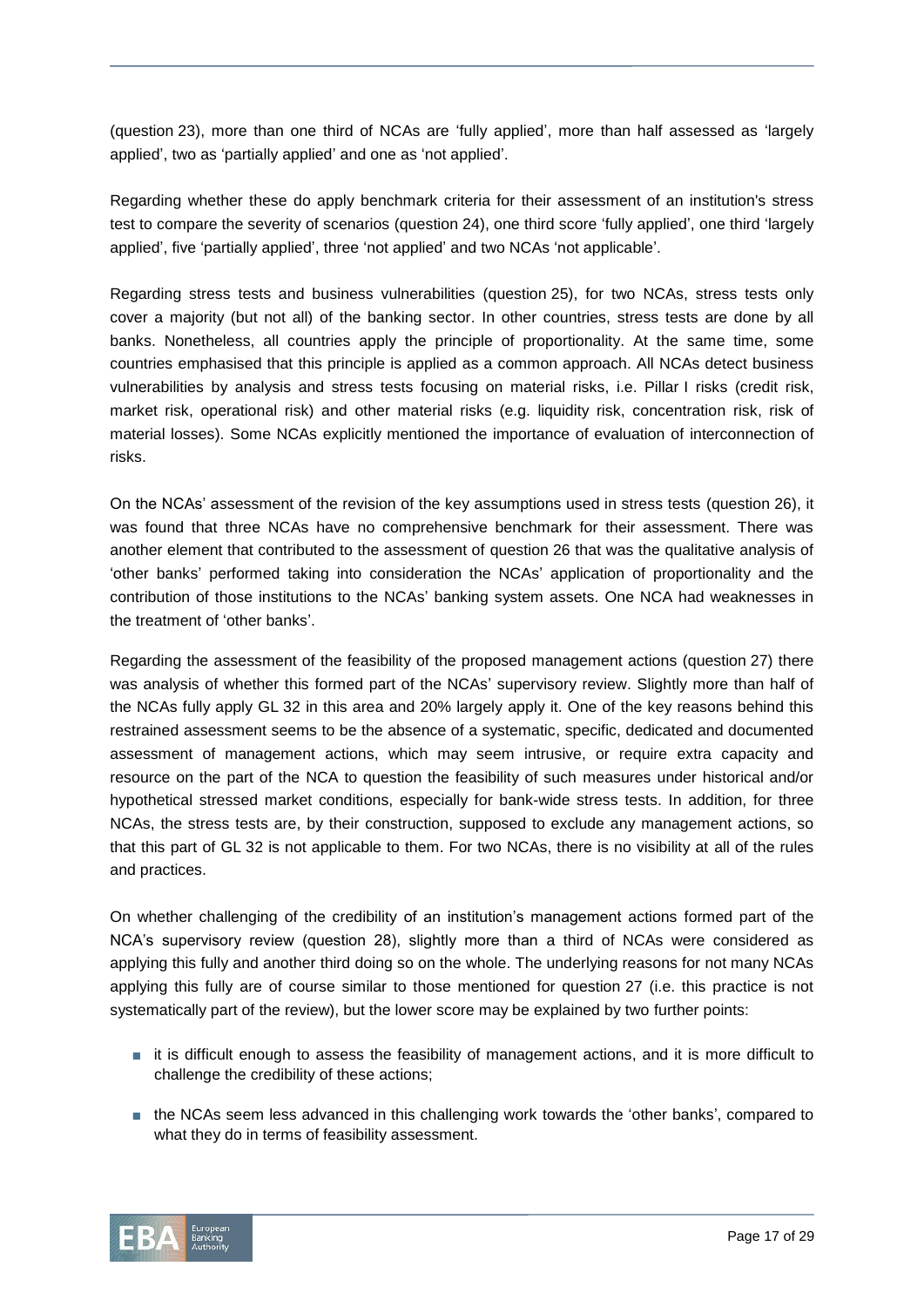Regarding whether during a stress-test exercise, where necessary, as a result of the challenge on the credibility of the management action(s), a re-run with a range of different mitigating management measures is required (questions 29 and 30), for a number of NCAs, stress test results do not incorporate ex ante managerial assumptions, which thus mitigate the results. The constant balance sheet assumption is a central assumption in the stress test programmes in those countries. Accordingly, such NCAs were either assessed with lower grades or it was deemed that the questions were not applicable in such cases, depending on the exact setup in each MS.

Regarding whether NCAs apply any supervisory measures, including institution specific (idiosyncratic) capital buffers and/or liquidity buffers, if necessary (question 31), the overall picture was quite positive. However, in certain cases, the background documentation was not detailed enough to support a 'fully applied' assessment.

NCAs also reported that the results of stress tests were an input to the SREP/JRAD and that, therefore, they were discussed in the college of supervisors (question 33). Nonetheless, processes, principles and methodologies were not always fully documented and it was not always clear if both capital and liquidity buffers were considered. In addition, the treatment of consolidated and solo levels (distribution of capital) was not always based on specified methodology.

NCAs reported that decisions on buffers were taken in the college of supervisors during the joint decision process, where applicable (question 34). However, several NCAs did not explain how the results of stress tests impacted on the buffer level and how buffers were allocated within the banking group.

# 3. Key findings of the assessment by each NCA (incl. country-specific recommendations)

# 3.1 NCA by NCA analysis

The EBA undertook an additional assessment on a NCA by NCA basis, which was shared internally among the EBA members and observers in order to strengthen supervisory practices further.

# 3.2 Analysis of resource and governance arrangements

The EBA also assessed the resources committed by NCAs to the review of institutions' stress testing programmes. For most NCAs, the review of stress testing programmes is not a separate function but an integrated part of on-going supervision of credit institutions. Thus, most NCAs have not been able to quantify, for instance, the number of FTEs committed to the review of stress testing programmes.

Some NCAs do, however, have dedicated specialist functions in their authorities that perform the supervisory review working with line supervisors. These NCAs operate with specialist supervisory resources and have experts in place, e.g. for risk modelling, risk assessment and basic issues of risk management.

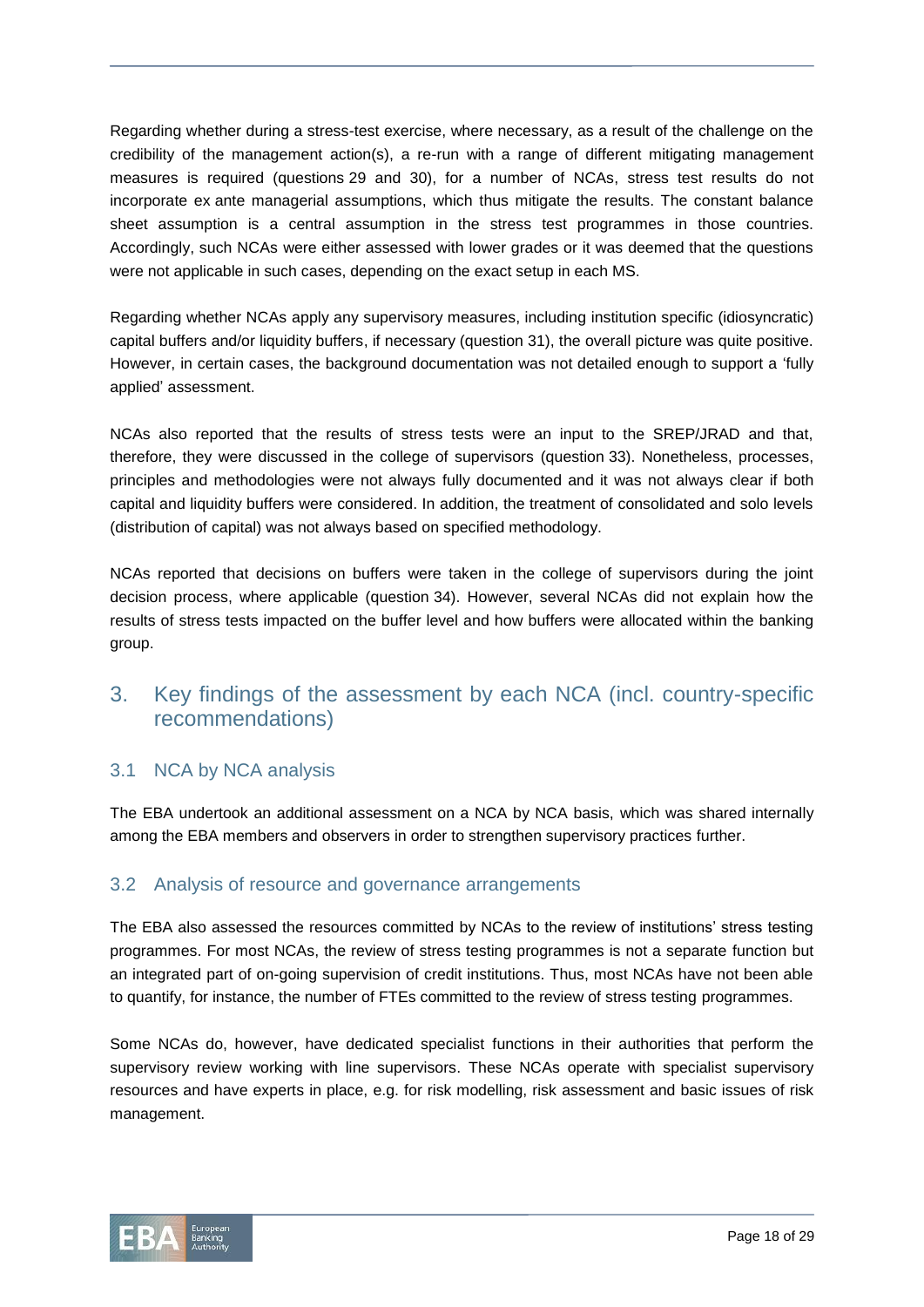In terms of other programmes performed by NCAs in addition to the ongoing supervisory review of institutions' ICAAP, a number of NCAs perform various supervisory stress tests (both in a bottom-up or top-down fashion). Most NCAs also have to participate in the EBA's EU-wide stress testing exercise.

Regarding assessments of institutions' stress testing programmes in 2011 or 2012, most NCAs aimed to have reviewed all institutions using desk-based approach at least, and to have assessed LCBs in a more detailed manner.

One country did not undertake any reviews in 2012 due to the Troika's visit. Another MS did not undertake any detailed reviews of OBs stress testing. One NCA has no formal supervisory processes in place to assess stress testing programmes of institutions.

The number of LCBs seems to vary significantly between NCAs as does the total number of banks. In some cases, a limited number of LCBs makes up almost the entire domestic banking system in terms of total assets. In other MSs, the number of LCBs is quite limited.

# 4. Specific findings from on-site visits

The EBA conducted six on-site visits in connection with the peer review of GL 32. These took place between August and September 2013. The visiting teams consisted mostly of one EBA staff member and two representatives of Review Panel member NCAs (either Review Panel members themselves or experts nominated by their NCA). Each visit lasted one day.

The visits took place on the premises of the NCAs and each visit was based on interviews. The interviewed staff at the NCAs were identified before the visit, and included a mixture of senior management and stress test specialists/line supervisors. NCAs were asked to provide the visiting teams with relevant documentation on the application of GL 32. Confidentiality was guaranteed either by a 'dark room' environment or by redaction (striking out certain passages) of documents.

The EBA reviewed six NCAs through on-site visits to understand their supervisory approaches better, confirm the EBA's previous desk-based analysis, identify examples of best practice, and obtain missing information.

The EBA noted that the evaluation of evidence on the ground helped to understand the individual situation better (including the lack of action in some cases) and highlighted several issues for the GL 32 in particular:

■ The visiting teams and NCAs had useful discussions on the benefits of centralised resources versus dispersed resources. It was concluded that generally both would seem to be useful (i.e. a central stress testing team at the NCA plus some specific expertise in the supervisory teams of at least each 'large and complex bank'). For 'other banks', a central team could generally provide assistance.

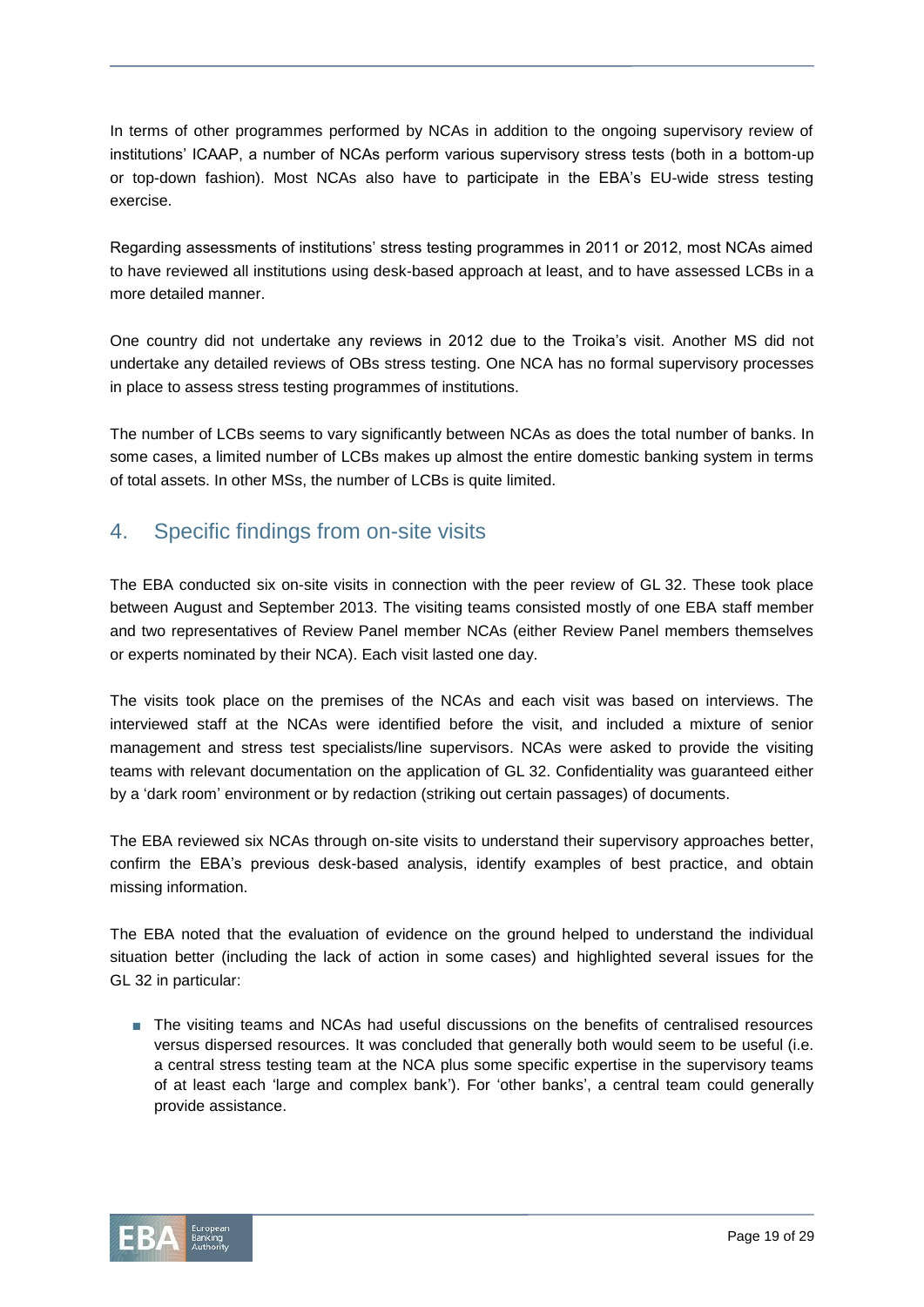- It was noted that stress test instructions at a national level are generally spread over various supervisory manuals, whereas a single document on NCAs' implementation policy for GL 32 would provide greater clarity about these requirements.
- NCAs often focus on the (few) largest banks in their jurisdiction, but seem to reduce their efforts significantly for banks other than the largest. Proportionality could be interpreted in terms of coverage of total assets rather than asset quantity or specific characteristics of banks. More guidance may be needed.
- The incorporation of stress testing into the SREP and the joint decision process was handled differently across NCAs and clarification is advisable. For example, local stress tests in one subsidiary could provide further insight about the diversity of risks and this should be taken up in a joint decision.
- There was substantial amount of work on top-down stress testing from a micro- and macro-prudential perspective by many of the NCAs visited. The EBA could exploit this work and share examples of best practice more widely.
- Very few authorities require reverse stress testing, or sometimes this is included in recovery and resolution planning, which, although useful, serves a different purpose.

Further information about the specific on-site visits is expressed in the examples of good and best practice below.

# 5. Examples of good and best practice

Below is an overview of examples of good and best practice identified in the peer review of the EBA's GL 32. Special consideration should be given to the requirements in GL 32 that were assessed as 'may' requirements (as in review questions 18, 24 and 32), as these relate to optional aspects of GL 32.

# 5.1 Practice identified across NCAs

Generally, it helped NCAs where the GL 32 were reflected in national legislation or communicated directly to banks.

#### *Examples of best practice identified*

Standard procedures to assess stress testing frameworks during off- and on-site supervision: the GL 32 should be reflected in the internal processes of NCAs, e.g. laid down in the supervisory manual. With regard to the scope of supervision, good practice is to cover at least all the LCBs and then cover OBs in accordance with the principle of proportionality.

**Good practice** is to request institutions on a bank-by-bank basis formally to assess their compliance with the GL 32's requirements and provide an action plan to address any gaps. NCAs should approve the action plans and monitor their implementation. The banks' self-assessments should be challenged whenever necessary, which implies an exchange of information in written form, in actual meetings with the institutions in question, or even on-site assessments. For OBs in particular, NCAs should invite

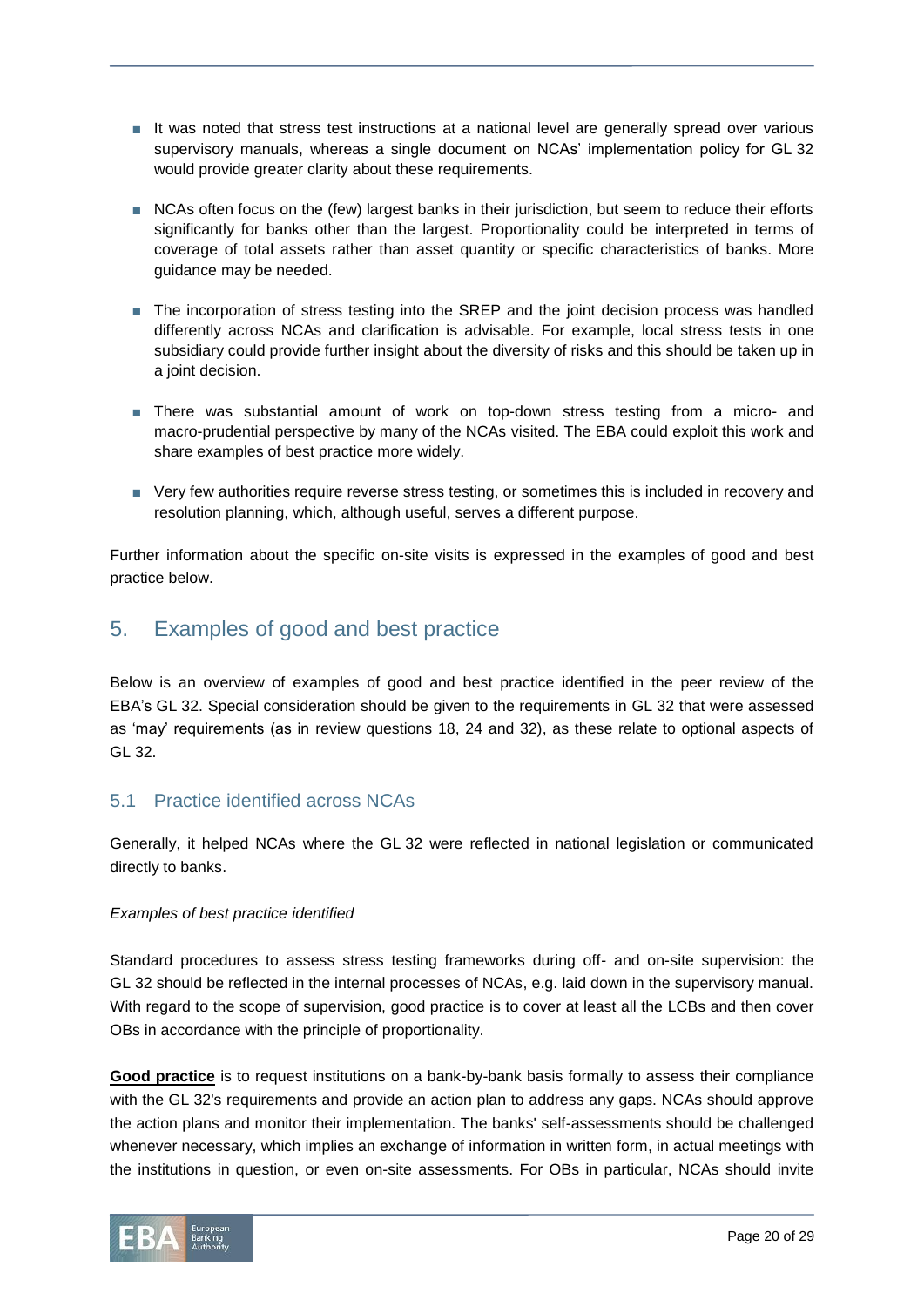board members to those meetings, for the NCA to point out to the OBs the importance of developing a solid stress test framework.

As an example of **good practice**, off-site analysis should generally be complemented by regular on-site inspections, where the severity, plausibility and consistency of assumptions and scenarios are reviewed, taking into account current and future market conditions and the economic background, plus conclusions from previous inspections and from off-site supervision. These reviews should be performed under the ICAAP and the SREP. There should also be regular discussions and meetings with bank management (including staff from the technical area). Thematic reviews should be undertaken, focusing specifically on banks' internal stress testing programmes.

As an example of **best practice,** the quality of stress testing programs should be assessed in the SREP at least, and results taken into account as part of overall assessment of adequacy of capital and liquidity buffers. NCAs should employ standard procedures and methodologies for assessing stress testing frameworks in banks during on-site assessments across all banks. The impact of the results of stress testing on the capital buffer requirement should be assessed and discussed with banks.

There should be a clear link between the shortcomings identified in the assessments of banks' practices and risk mitigating measures taken. For example, for liquidity risk, comprehensive procedures of NCAs showed that weaknesses in stress testing (and the outcome of it) could result in banks being required to diversify funding sources, change their risk profile, increase their liquid assets or optimise their maturity structure. Further examples of good practice were identified where not only the type of measure that may be required where deficiencies became apparent was outlined (e.g. bank-led or NCA-led measures), but this supervisory knowledge was also employed in the assessment of banks' capital plans for example, and the overall outcome of the SREP.

Another example of good practice identified was performing comparisons between banks with similar characteristics (peer group or horizontal analysis) and historical information. NCAs should also compare banks internal stress testing results with the NCAs' internal projections/own stress tests scenarios, macroeconomic forecasts (from the IMF, OECD, central banks, etc.) and international stress test exercises (e.g. EBA stress tests).

Examples of good practice regarding clear follow-up procedures where deficiencies/weaknesses were detected typically included supervisory authorities taking effective supervisory action if deficiencies were identified in stress testing programmes or their results. Follow-up measures were then required and monitored in on- and off-site supervision.

Good examples of follow-up measures identified were on-going supervisory dialogue, formal supervisory decisions and sanctions. Supervisory action may be both qualitative (requirements to make changes in stress testing programmes) and/or quantitative (capital or liquidity buffer requirements), depending on the problem identified (measures are tailored to it and are not simply an automatic requirement to hold more capital). Quantitative requirements should include not only capital buffers but also liquidity buffers. Other measures could relate to the replacement of (management) staff or a requirement to improve organisational arrangements. Action should be required via

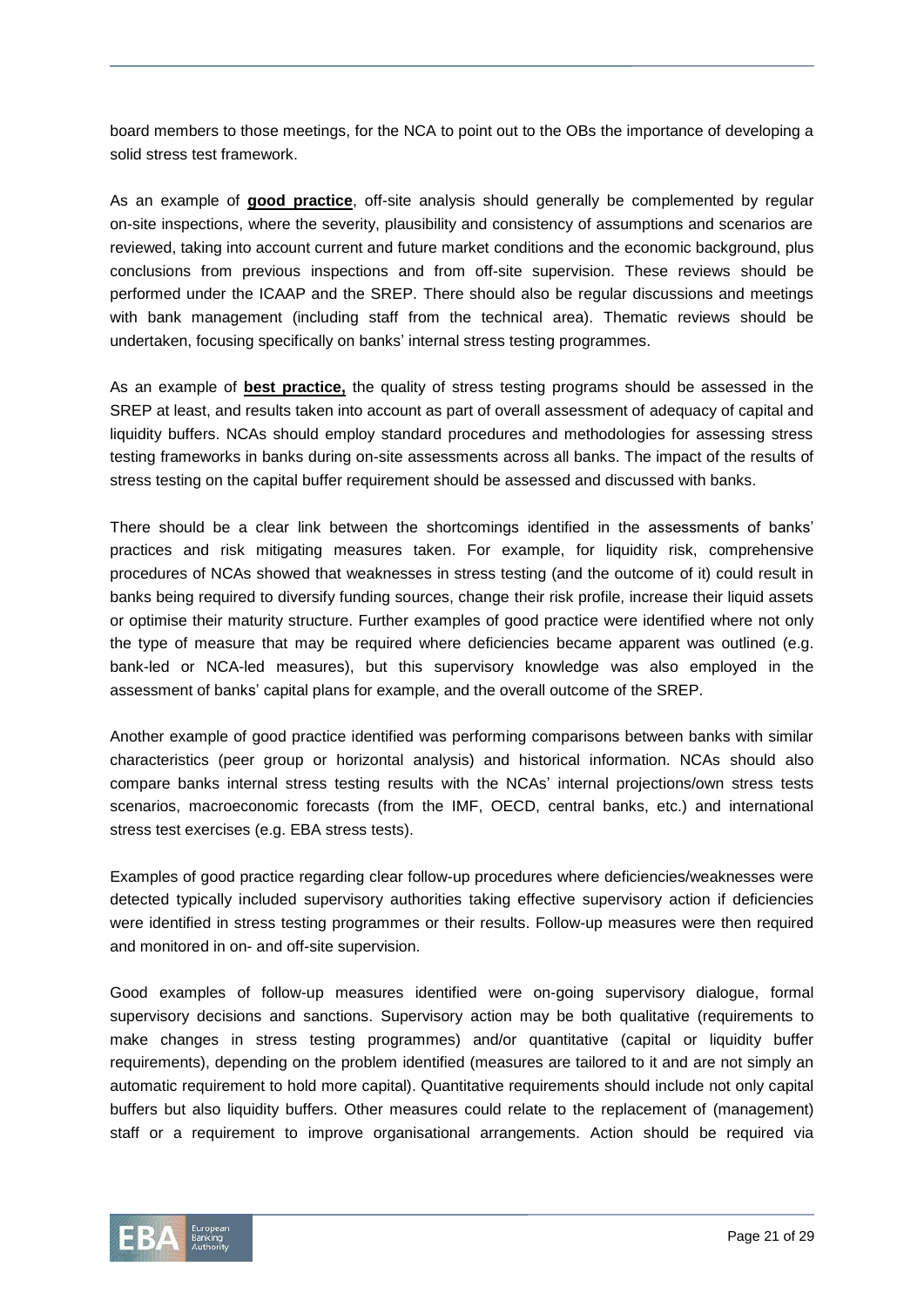recommendations, capital add-ons, and binding written instructions (depending on severity). Significant deficiencies should be raised formally with the management and the board.

Follow-up action by banks should be tracked (and documented) at or until an agreed date. During the year, NCAs should check changes made in relation to deficiencies identified and monitor management decisions closely. Banks should report to the NCA to prove that measures have been taken to eliminate deficiencies detected.

## 5.2 Specific practice per topic

#### **Institutions' procedures**

Examples of best practice regarding the assessment of the adequacy of an institution's procedures (to undertake rigorous forward-looking stress testing) include the regular assessment of the completeness, relevance, scope, timeframe, assumptions, methodology, severity, data and robustness of all these aspects. Internal policy, procedures, reporting, committee reports, audit reports, validation reports should be assessed by NCAs. Examples of best practice include the review of internal handbooks/guidelines (including amendments reported in a regular update to the NCA) and interviews with institutions.

#### **Involvement of the management body and senior management**

NCAs should apply the same requirements at all entity levels (following the principle of proportionality) with regard to the assessment of the involvement of the management body and the senior management in the stress test framework, as well as the assessment of the institution's integration of stress testing outputs into its decision-making throughout the institution. The stress test framework developed at group level and applied at entity level should be sufficiently understood by the entity's management body and senior management. The NCA should ensure that the framework is adequately used and put into place at each entity level. If the entity's management body and the senior management consider the groups' stress test framework as not sufficiently adequate for practical use at entity level, they should put into place additional stress tests. The group level stress test should (as a minimum) be filled in with the entity level's outputs to provide a complete stress test framework.

NCAs define in their regulation that management boards are fully responsible for ensuring that the institution has a proper business organisation including an adequate stress test framework in place. This implies that the stress testing outputs are an integral part of the decision-making processes throughout the institution. Banks' management boards should also be responsible for compliance with the GL 32's stress testing requirements

Although NCAs apply stress testing requirements at bank level (and apply them to 'other banks' following the proportionality principle), it could be recommended that specific reviews/inspections be carried out across all banks.

One NCA's capital management technical risk review (CMTRR) has been identified as an example of good practice for the integration of stress testing into institutions' risk management frameworks. This NCA assesses key factors of stress testing including:

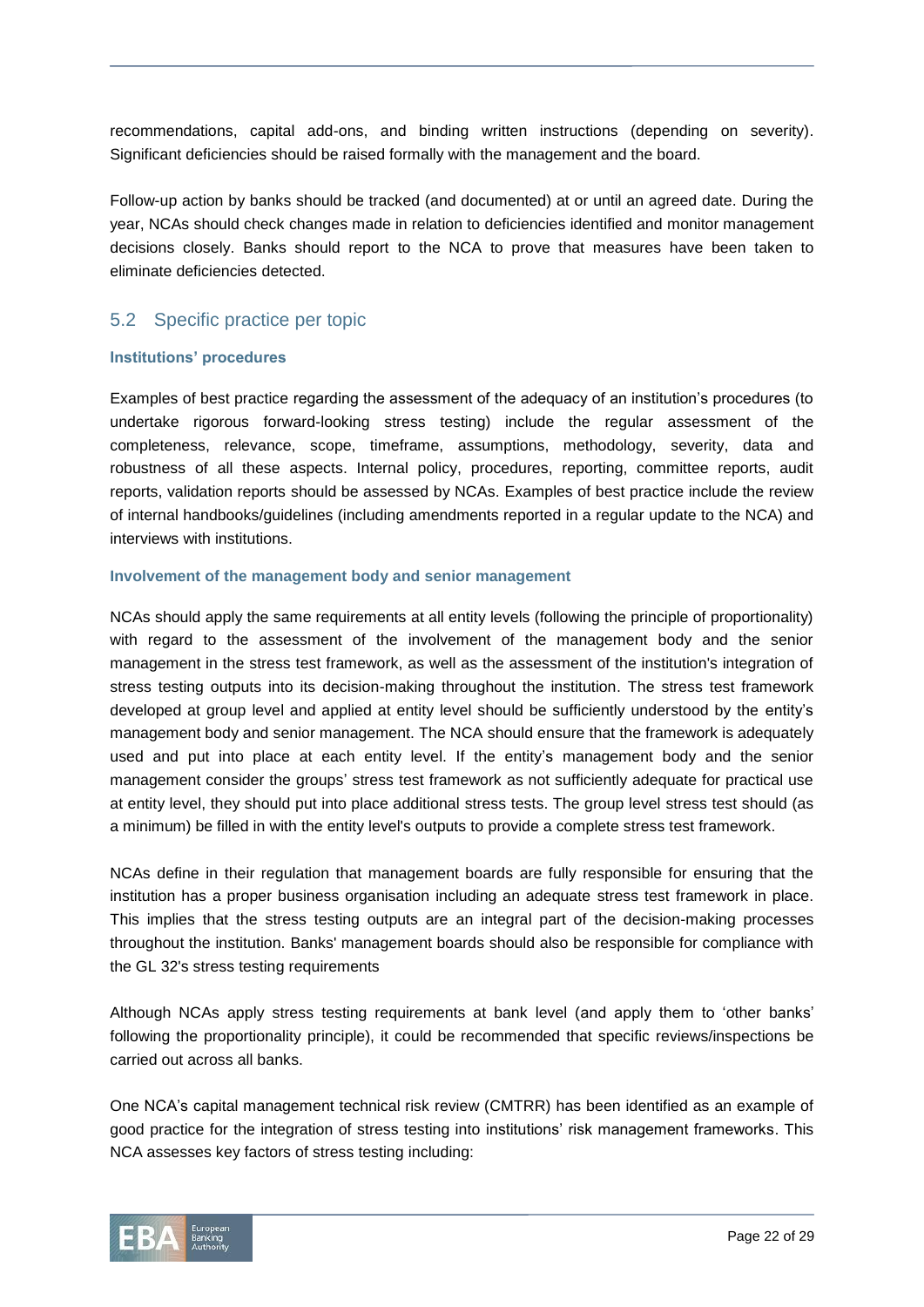- reviewing and assessing the adequacy of senior management and the board involvement and ownership of stress testing policies, processes, scenarios results;
- assessing the use of the stress test outputs;
- reviewing (inter alia) resources and infrastructure within the bank to support stress testing.

#### **Resource commitment**

Examples of best practice regarding the assessment of an institution's resource commitments include regular (at least annual) assessments of this commitment including the involvement of experienced staff with the necessary decision-making authority. Staff should be assessed on their experience, professional profile, position, role in the process, and there should be an assessment of the number of staff involved. The organisation, reporting lines, governance and related processes, and IT infrastructure/technical facilities should also be taken into account.

#### **On-going dialogue, including with management**

NCAs should undertake regular, at least annual, discussions in the form of a 'structured dialogue' at a technical level, (in the context of SREP/ICAAP) as an example of good practice. On-going dialogue should be duly formalised in internal NCA on- or off-site supervision procedures. Where NCAs have permanent supervision teams at LCBs, the on-going dialogue at a technical level is particularly detailed and useful. For the largest banks, regular meetings should take place between the NCA and the bank's chief risk management officer.

All divisions of a bank that are involved in stress testing should participate in the dialogue (i.e.. finance, asset and liability management, and the various risk management divisions such as enterprise, credit, market, operational, business and capital planning, etc.). On the NCA's side, line supervisors, general risk management specialists and dedicated quantitative (stress testing) specialists should be included in the dialogue to ensure that the content and complexity are appropriate.

Institutions should be challenged on many issues linked to data, model and estimation risks, as discussions at the technical level are most helpful in identifying flaws in the stress testing models. The dialogue should cover the relevant parameters of the stress testing programme, including methods.

Results and action to be taken, including risk mitigation measures, should also be discussed. Important information and justifications discussed must be checked with documentation and reports.

On-going discussions between NCAs, senior management and the management body should also be conducted in the form of 'structured dialogue', on-site visits and in ad-hoc or NCA-driven stress tests. The dialogue should be in the form of bilateral formalised discussions and should take place regularly, and with the management body at least annually. The discussions should cover the relevant parameters of the stress testing programme, including methods, results, and action to be taken. Risk mitigation measures should also be covered. The discussions should ensure that senior management have an appropriate level of understanding of the stress testing programmes, the methodologies employed, the inputs and outputs, and the sensitivities of the outputs to different inputs and assumptions. Discussions with top management should be done in such way that the NCA can see

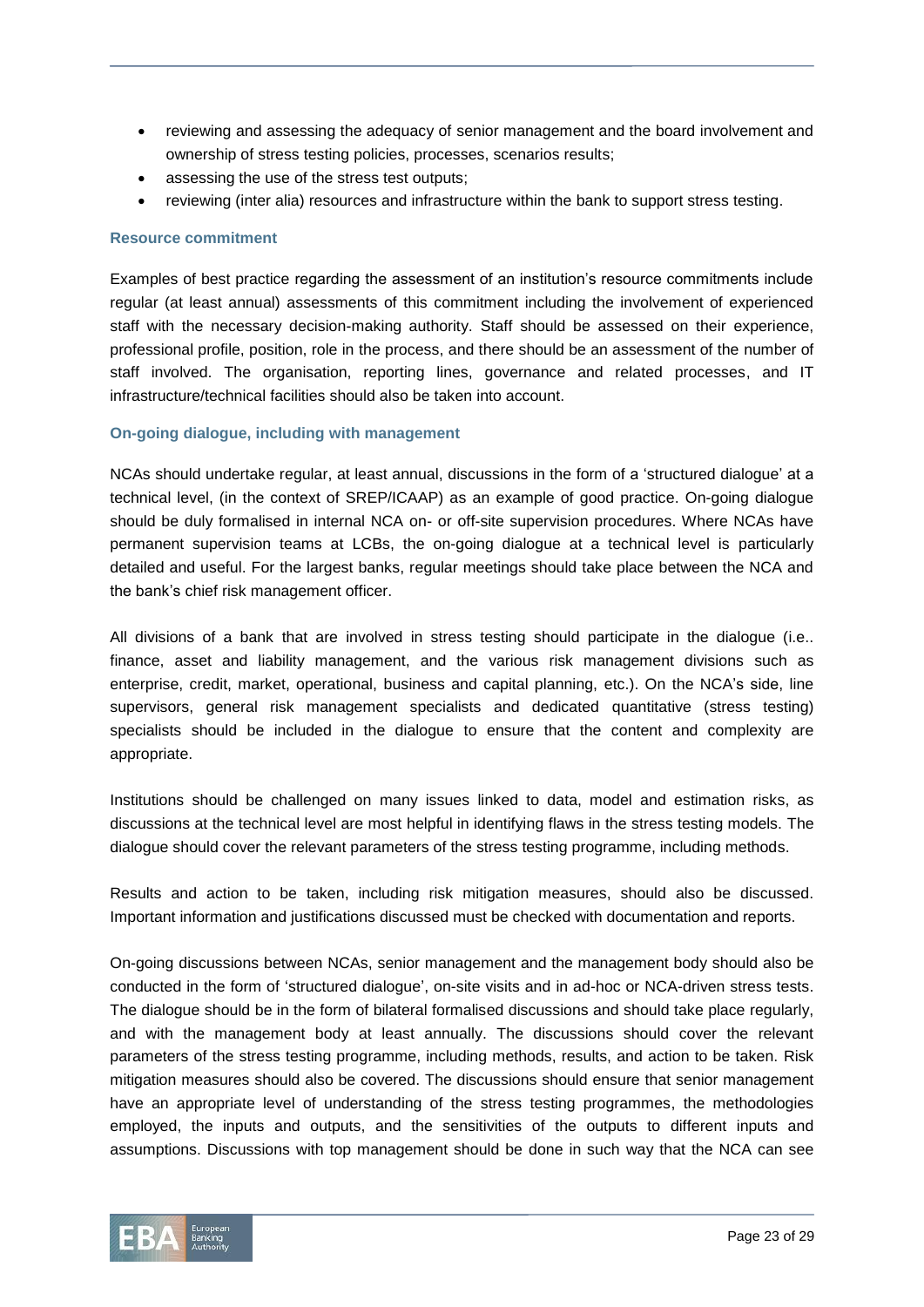whether these managers understand the principle and importance of stress testing and can use the results for decision-making. NCAs should request reviews performed by independent control functions and analyse these.

#### **Submission of stress results and supervisory stress tests**

An identified example of best practice was the submission of the results of LCBs risk-bearing ability results on a quarterly basis. The results should be submitted more frequently in a stressed environment. The use of a probability, risk and impact system to determine the level and frequency of interactions with the institutions was noted as an example of best practice.

There have been several developments since the development of GL 32. Particularly important is the designation of G-SIFIs. G-SIFIs often have requirements that go beyond those identified for 'large and complex banks' as defined by the peer review exercise. For example, from 2013, one NCA requires all institutions to submit details of their risk-bearing ability to the supervisory authority (including stress test) at least annually, and for SIFIs, quarterly. Another NCA requires that in a stressed environment and for critical activities, stress scenarios should be updated quarterly. In 2011, when funding conditions had a negative effect on liquidity, for large banking groups ran stress testing and presented it to management on a weekly basis.

#### **Scope of the review of stress testing programmes**

Examples of best practice constitute regular, and at least annual, assessment of the institutions' stress testing programmes in their entirety as an integral part of SREP. This is to assess the viability and vulnerability of the business models in changing circumstances by taking into account the institutions' organisation, strategy and business models and by simulating different exceptional situations (e.g. interest rate shifts, increase of counterparty risk due to GDP decline, etc.).

The effect of stress tests on risk-bearing ability and the impact on total capital and - if necessary capital needs should be assessed. NCAs should therefore consider the stress tests, the results, the conclusions, and, if necessary, the capital measures decided upon, as provided by the institutions. Modified calculations with different assumptions may be required from the institutions if applicable. NCAs' assessments should also include the methodology, parameters, assumptions and risk drivers of an institution, and should require institutions to implement a robust capital planning process, both for regulatory capital and ICCAP adequacy, that covers at least two to three years over and above the current risk horizon.

Another practice that may be considered useful is if NCAs use same stress scenario for all risk categories and where the regulatory criteria for banks' ICAAPs also explicitly requires liquidity to be considered. The severity and appropriateness of the stress scenarios used may sometimes be assessed by the supervisor itself.

#### **Capital adequacy and quality of capital**

Regarding whether the review of stress testing programmes takes into account whether institutions stay above the minimum required regulatory capital requirements (MRRCR), a particular example of good practice noted was if banks themselves are required to identify explicitly the business line that

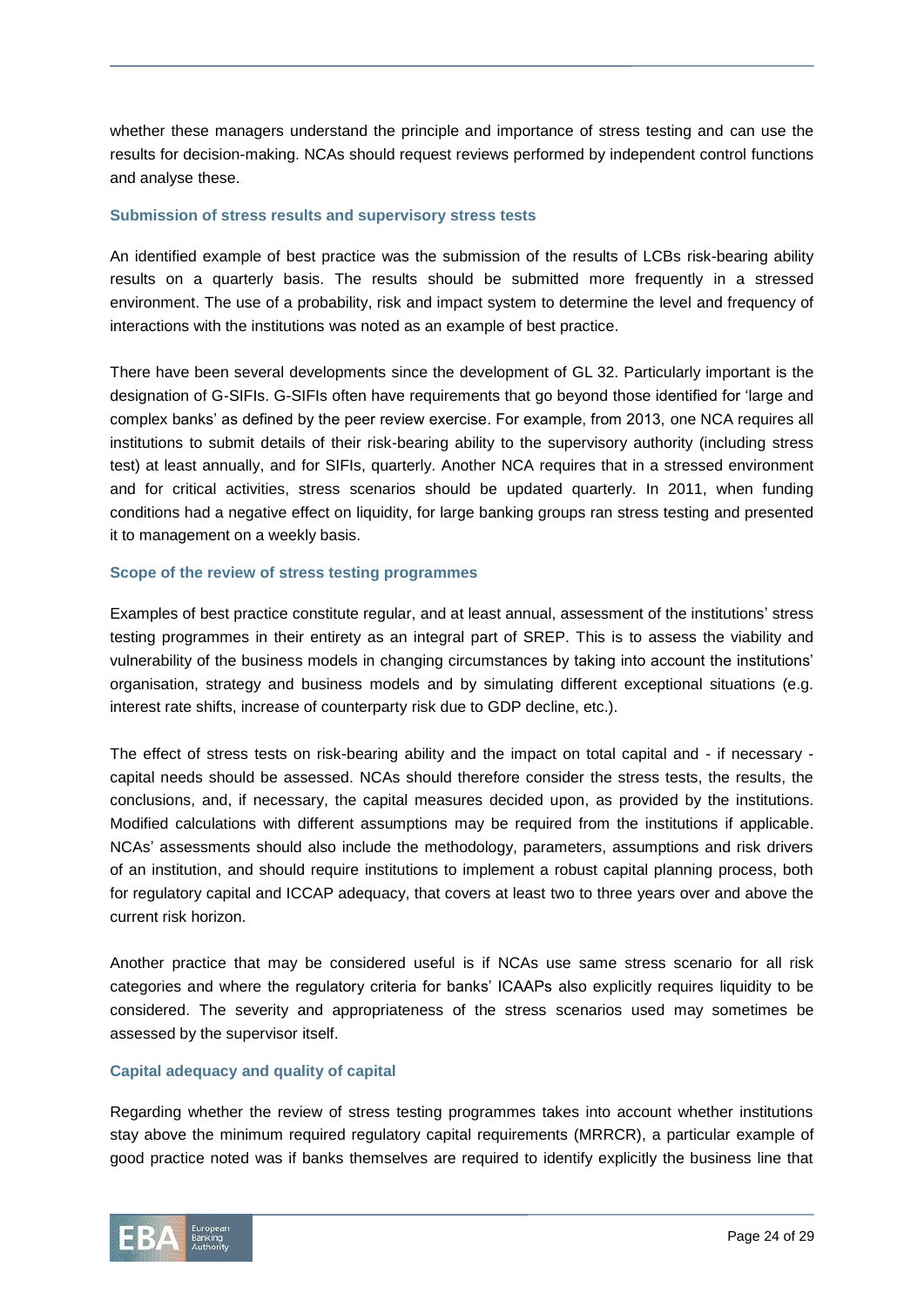results in a breach of the MRRCR. In other cases, the MRRCR is set by supervisors on a bank-bybank basis and known by banks, or a judgement is made whether management measures are feasible, and there is an explicit requirement on the bank itself to identify appropriate action to rectify the situation where it falls below relevant regulatory capital ratios.

Examples of good practice regarding the assessment of the quality of capital<sup>10</sup> should include the review of the maintenance of capital adequacy and should consider a forward-looking period of sufficient duration, as specified by the NCA; it should exclude low quality capital that does not have real loss-bearing capacity, and increases in capital resources in ways that are dependent in any way on external parties. Future changes to the regulatory environment should be considered by the banks and reviewed by the NCA. There should be historical data on funding and capital plans in addition to forward-looking projections and stress tests produced by NCAs to focus on specific risk factors should be given to banks.

#### **Reverse stress testing**

Examples of best practice for reverse stress testing consider this as an additional element of stress testing and an integral part of SREP which should take place on a regular basis, at least annually. Both qualitative and quantitative aspects are assessed within a reverse stress test review, and since stress testing programmes (including reverse stress test) as risk management tools are legally binding they are therefore assessed by NCAs in the context of the risk-bearing ability of the credit institution and by identifying action required if necessary.

#### **Transferability of capital and liquidity in groups**

With respect to the transferability of capital and liquidity in financial groups, examples of good or best practice are those that carefully consider both capital and liquidity transferability and require stress tests to be conducted outside regular SREP as well, for example, when market conditions are likely to deteriorate. The liquidity assessment should also regard the effect of the stressed scenario on funding conditions.

#### **Stress tests at multiple levels**

Regarding stress tests at multiple levels of institutions, examples of good or best practice are those where reviews of institutions' stress tests include all portfolio levels, all material risks and all group entities. Good or best practice would be that the NCAs require LCBs to conduct multiple level stress tests at solo, consolidated and sub-consolidated level.

#### **Different types of stress tests and range of scenarios**

**Examples of good or best practice** are those where reviews of institutions' stress tests are based on different, robust and well developed methodologies and are performed at solo, consolidated and sub-consolidated level, as appropriate. Reverse stress tests are carried out where deemed opportune.

 $10$ Since the publication of GL 32 progress has been made on the review of the quality of capital (Guideline 19, paragraph 99). This topic may require further consideration.

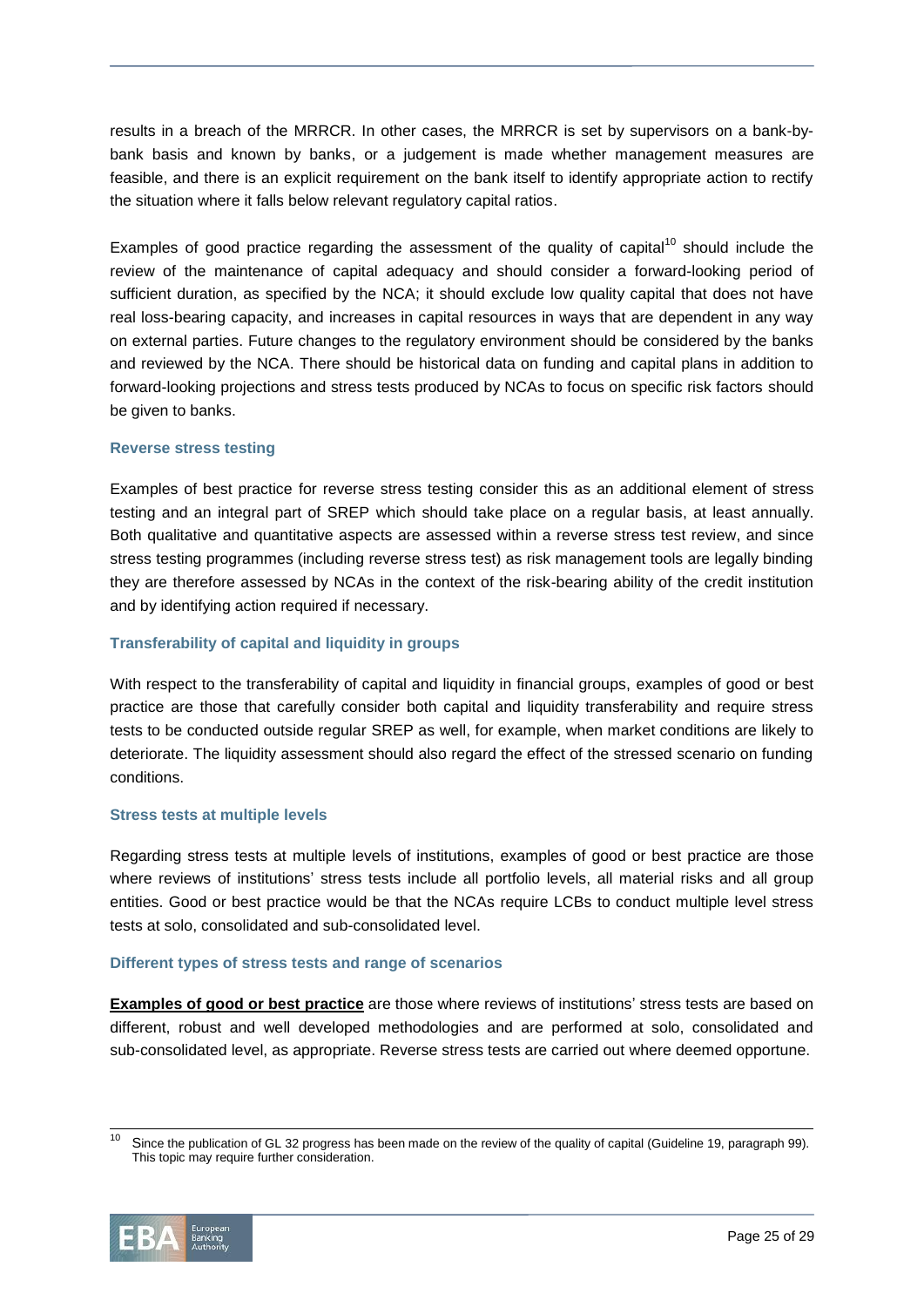**Examples of best practice** regarding the assessment of range of scenarios applied to different types of stress tests include assessing why an institution decided to use certain scenario(s) in its stress testing and how these were selected; whether all relevant units were involved in the scenario selection (risk managers, business units, ALCO, etc.). An example of good practice would be to review if the scenarios used are linked to the parent institution's scenarios, if applicable, and to consider the severity of the stresses against the NCAs' published anchor scenario (supervisory recommended scenario) and against appropriate benchmarks for specific risk types. The review would also include the range of stresses considered by the institution, in particular, adherence to criteria given, to ensure that the stresses are appropriate in breadth and depth.

Examples of best practice regarding the application of benchmark criteria to assess institutions' stress tests include where NCAs use a top-down model as a benchmark, or where supervisors use the benchmarks of losses, income and RWA from their own internal stress tests.

EBA and NCAs' stress tests may also be used as benchmarks; the forthcoming CRD IV (counter cyclical) buffer of 250 basis points may be used, although stress tests may not fully overlap with this buffer.

Another example of best practice identified was where a NCA published a supervisory recommended scenario (anchor scenario) to be used by institutions to calibrate their own scenarios for capital planning tests. In the particular case, the anchor scenario was developed internally using a Bayesian VaR model and expert judgement was applied to choose the appropriate level of severity.

#### **Management measures**

Some NCAs assess the feasibility of management measures and challenge their credibility from two angles, one through line supervisors and the other on a peer to peer basis. This may mean the challenge is more robust and credible, since it exploits the knowledge of each institution by line managers plus the expertise of peer experts in stress testing.

NCAs should, as an example of best practice, assess and challenge the feasibility and scope under stressed conditions of management measures such as the issuance of additional capital, use of cut off limits, upholding of the client base, sale of assets without losses, retention of profits (retained earnings versus dividends), temporary freezing of business, and permanent rollover of short-term funding. NCAs should also assess and challenge a reduction in the risk level, increase in provisions, recourse to risk mitigation techniques, reduction in exposures to specific sectors, countries, regions or portfolios, revision of the funding policy, changes in the pricing policy, and development of a contingency plan. In addition, NCAs should assess the credit institutions' limits, strategy, business plan, and risk appetite.

Regarding the requirement to re-run stress tests, where necessary, as a result of the challenge on the credibility of the management action, an example of best practice would be that if the supervisor has any doubts that management measures do not seem credible or appropriate, institutions should

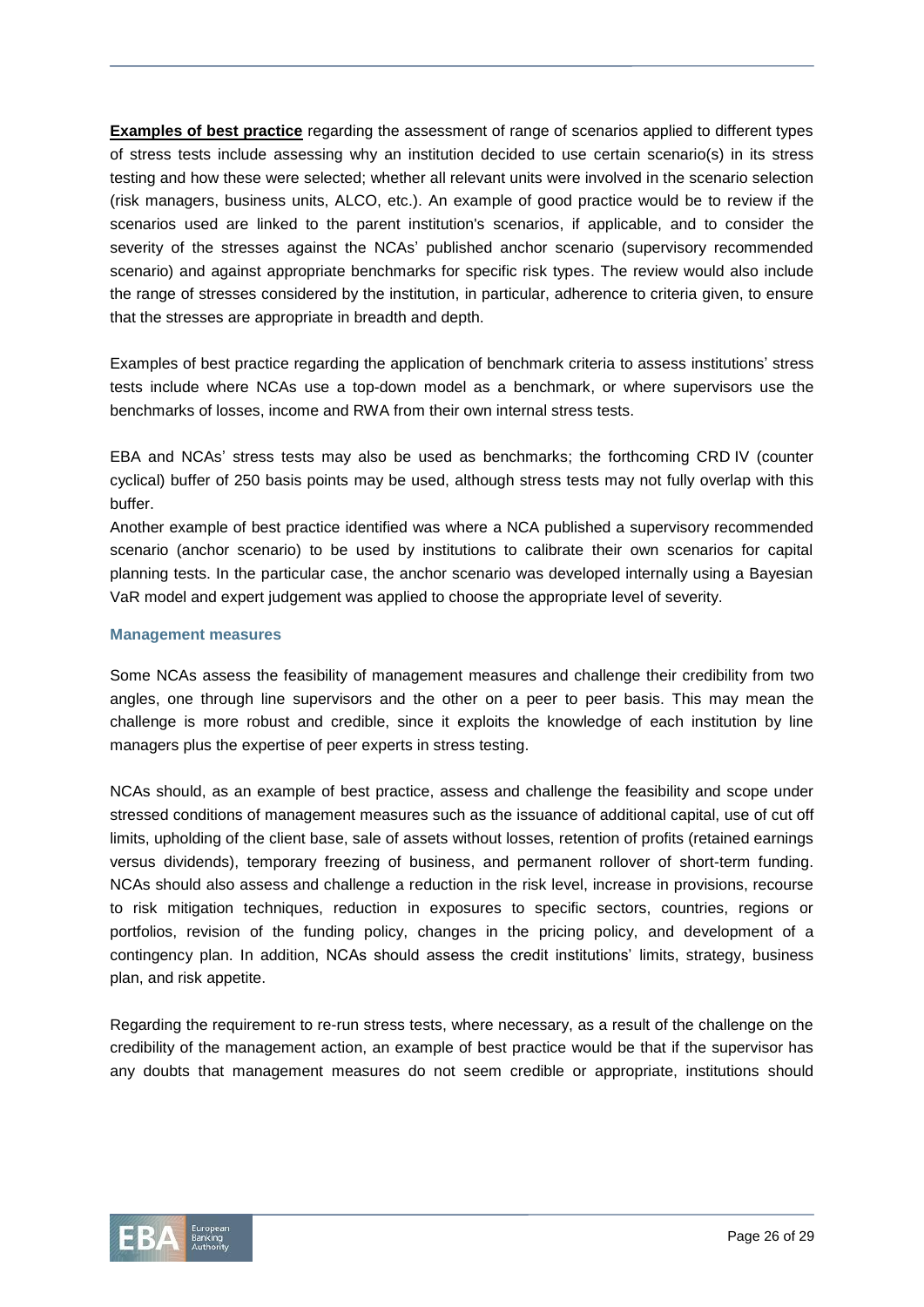always have to re-run their stress tests with changed assumptions/different mitigating management measures for the scenario analysis $^{11}$ .

Regarding whether during the stress test exercise or as part of the review of stress testing outputs there is an assessment of management's mitigating measures that have been put in place to address the stress test results, an example of best practice would be that this assessment is always included in the review of stress testing output. If the results of the stress test identify deficiencies in management's mitigating measures or these measures turn out to be inappropriate, credit institutions should adopt their mitigating measures. The measures should be plausible in relation to the institution's individual situation, organisation, business activities, etc. This practice should be used for both LCBs and OBs.

Regarding whether further remedial measures are required where the credibility of mitigating management measures is challenged, an example of best practice would be that institutions are always required to take further remedial measures. These remedial measures should be plausible and appropriate to the individual risk situation and business activities of the institution. This practice should be applied both for LCBs and OBs.

#### **Supervisory colleges**

As an example of best practice in the context of cross-border banking groups, the results of stress test should be a central input to the SREP/JRAD. Discussions in the supervisory college should take place at least annually, but during the year there may also be discussions with relevant members of the college. All relevant information (not only the results) should be used in the joint decision process, together with documented processes, principles and methodologies.

Possible management measures would be capital backing, closer monitoring of risks/increase in risk management capacity, modifying business policy, increasing fees/margins/provisions, cost cutting, adjusting the balance sheet (size and composition), using capital measures/share issues, selling parts of business/portfolios, calling on the parent bank, using money market lines, reducing business/asset disposal, changing the business mix, developing specific business lines, adopting deleveraging strategies, reconsidering parameters/scenarios, reconsidering risk business action plans, updating risk management limits, ring fencing assets, reducing VaR limits and risk levels, using risk mitigating measures, reducing exposures to specific sectors/countries/regions, revising funding policy, drawing up a contingency plan or increasing the level of own funds.

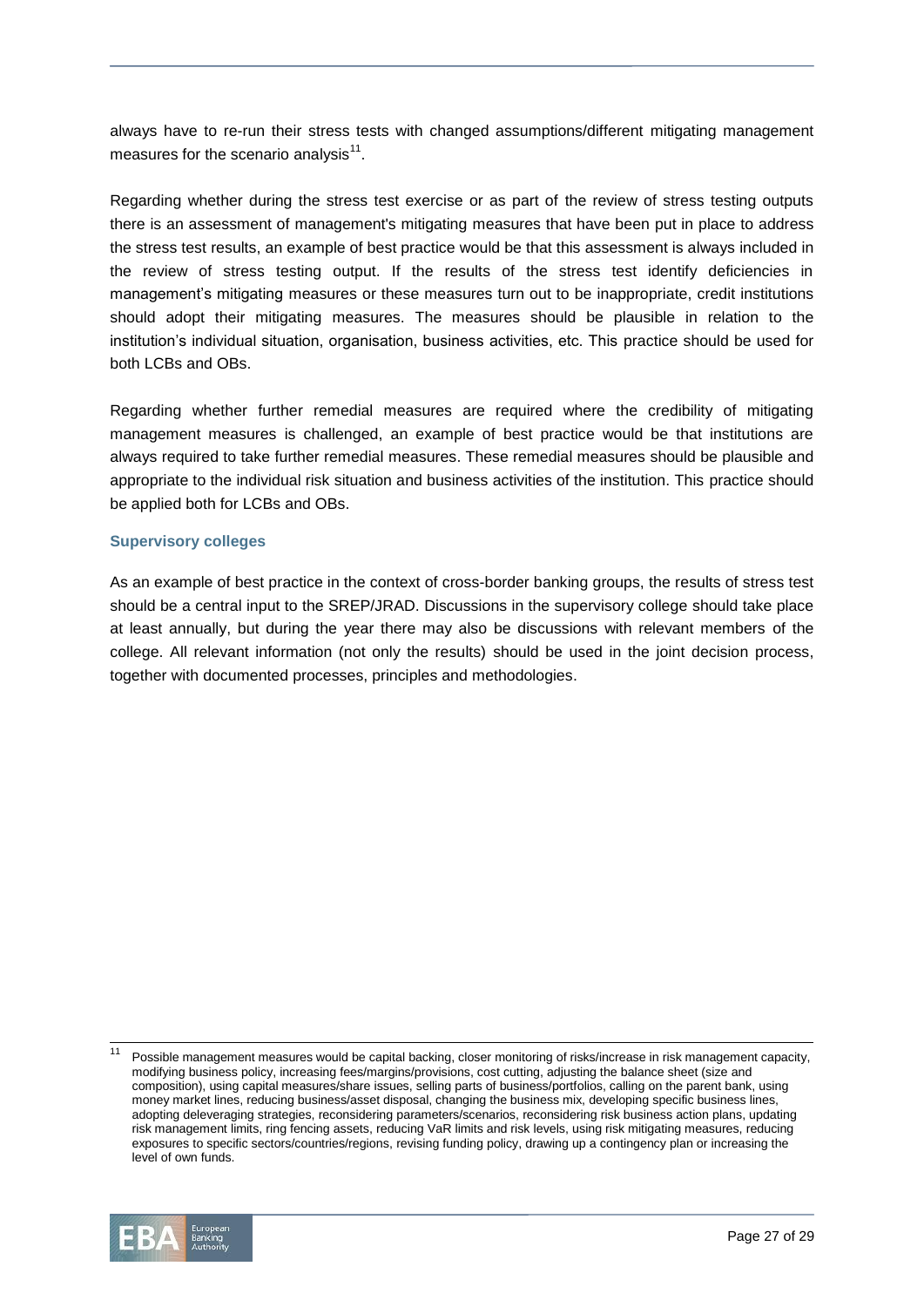# 6. Conclusions and recommendations

The analysis of the peer review results on the Guidelines on Stress Testing (document known as GL 32) found that EBA members and observers largely apply the existing guidelines. Some NCAs have demonstrated examples of particularly good practice in a number of areas, while others are still making progress on stress testing in their jurisdiction.

Given the developments in this rapidly changing field, the EBA recommends a review of the guidelines. The examples of best practice contained in Section 5 should be taken into consideration in this review. The EBA should also consider what elements of the review could be picked up in the Single Supervisory Handbook.

This peer review exercise is the first one under the remit of the EBA; findings on process and methodology will be picked up in future peer reviews.